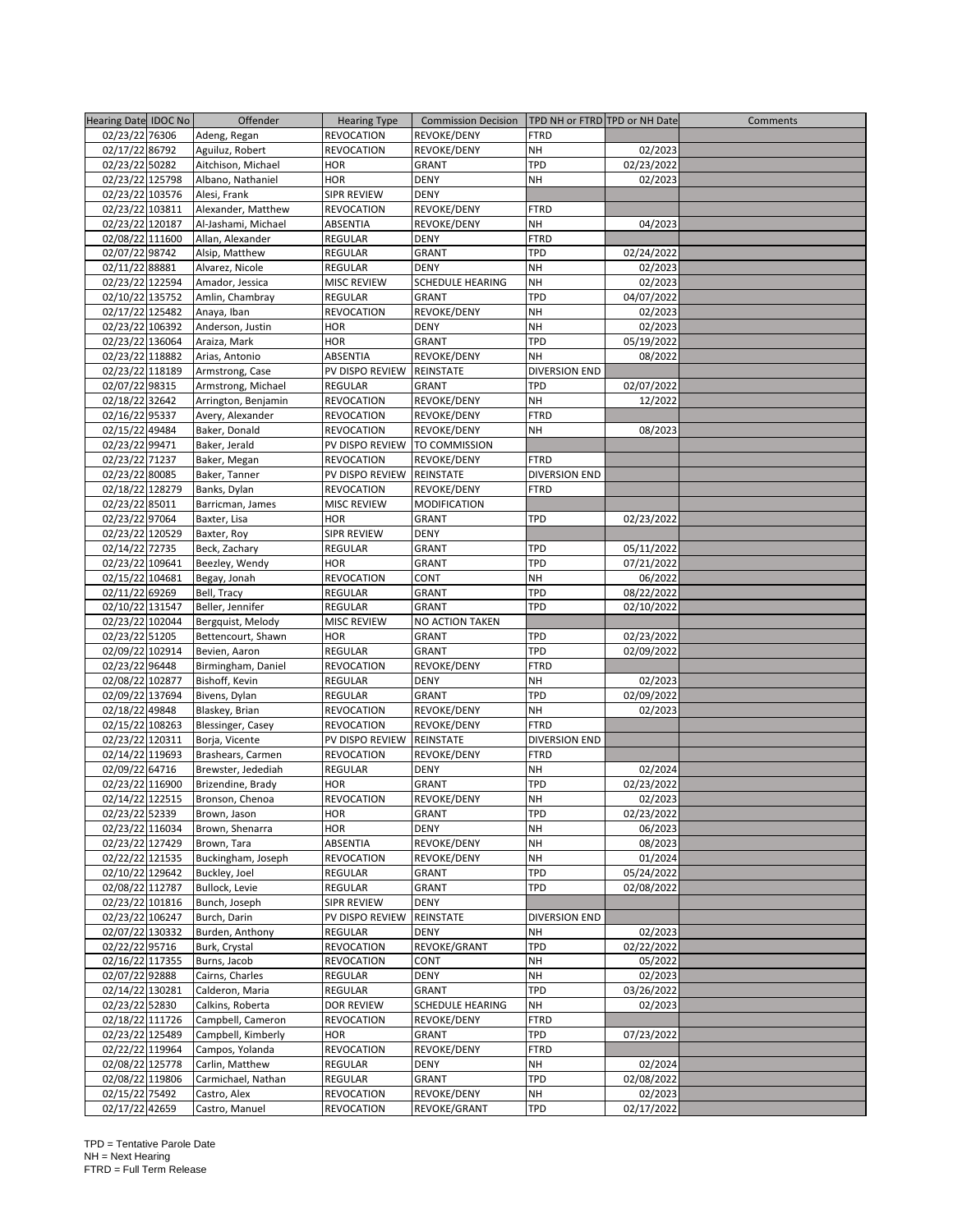| 02/23/22 140350 | Cervantes, Paulina     | <b>HOR</b>         | <b>GRANT</b>            | TPD                          | 07/27/2022 |  |
|-----------------|------------------------|--------------------|-------------------------|------------------------------|------------|--|
| 02/23/22 123140 | Childers, Ermina       | HOR                | GRANT                   | TPD                          | 08/03/2022 |  |
| 02/14/22 99434  | Chomic, Ramzy          | REGULAR            | GRANT                   | TPD                          | 08/23/2022 |  |
| 02/23/22 83834  | Christensen, Adam      | REVOCATION         | REVOKE/DENY             | <b>FTRD</b>                  |            |  |
| 02/23/22 99286  | Christensen, Stephanie | SIPR REVIEW        | <b>DENY</b>             |                              |            |  |
| 02/11/22 123640 | Clark. Jennifer        | REGULAR            | <b>DENY</b>             | NΗ                           | 07/2023    |  |
| 02/23/22 65303  | Clemson, Amanda        | PV DISPO REVIEW    | <b>REINSTATE</b>        | DIVERSION END                |            |  |
| 02/23/22 72899  | Combs, Curtis          | PV DISPO REVIEW    | <b>CONT</b>             | NΗ                           | 04/2022    |  |
| 02/16/22 99574  | Coniconde, Michael     | REVOCATION         | CONT                    | NH                           | 03/2022    |  |
| 02/23/22 46906  | Cooper, Dayne          | REVOCATION         | REVOKE/DENY             | FTRD                         |            |  |
| 02/23/22 47764  | Copenhaver, Jacqueline | PV DISPO REVIEW    | TO COMMISSION           |                              |            |  |
| 02/23/22 101754 | Correa, Tasha          | PV DISPO REVIEW    | TO COMMISSION           |                              |            |  |
| 02/23/22 136423 | Cowan, Jason           | HOR                | GRANT                   | TPD                          | 05/29/2022 |  |
| 02/23/22 61119  | Craig, Jeffrey         | REVOCATION         | REVOKE/DENY             | <b>FTRD</b>                  |            |  |
| 02/17/22 83220  | Creel, Brandon         | REVOCATION         | REVOKE/GRANT            | TPD                          | 02/17/2022 |  |
| 02/14/22 106459 | Davies, Sierra         | <b>REVOCATION</b>  | CONT                    | <b>NH</b>                    | 03/2022    |  |
| 02/22/22 125627 | Davis, Cody            | REVOCATION         | REVOKE/DENY             | NΗ                           | 02/2023    |  |
| 02/23/22 127524 | Dearing, Maxine        | <b>HOR</b>         | <b>GRANT</b>            | TPD                          | 08/25/2022 |  |
| 02/23/22 115118 | Debban, Jeremy         | ABSENTIA           | REVOKE/DENY             | NH                           | 04/2023    |  |
| 02/23/22 87593  | Deluna, Abel           | SIPR REVIEW        | DENY                    |                              |            |  |
|                 |                        |                    |                         |                              |            |  |
| 02/22/22 65065  | Demoura, Michael       | REVOCATION         | REVOKE/DENY             | NΗ                           | 02/2023    |  |
| 02/23/22 128674 | Dempsey, Marissa       | HOR                | <b>GRANT</b>            | TPD                          | 07/15/2022 |  |
| 02/23/22 34141  | Devaul, John           | <b>REVOCATION</b>  | REVOKE/DENY             | <b>FTRD</b>                  |            |  |
| 02/17/22 102675 | Diaz-Vargas, Juan      | <b>REVOCATION</b>  | REVOKE/GRANT            | TPD                          | 05/21/2022 |  |
| 02/23/22 123681 | Dixon, Douglas         | <b>REVOCATION</b>  | REVOKE/DENY             | <b>FTRD</b>                  |            |  |
| 02/22/22 93218  | Docken, Jessica        | REVOCATION         | REVOKE/DENY             | NH                           | 05/2023    |  |
| 02/23/22 57332  | Dolan, Mark            | <b>MISC REVIEW</b> | MODIFICATION            |                              |            |  |
| 02/07/22 74881  | Dominguez, Jose        | REGULAR            | <b>DENY</b>             | FTRD                         |            |  |
| 02/23/22 56001  | Dyer, Robert           | ABSENTIA           | REVOKE/DENY             | NΗ                           | 01/2023    |  |
| 02/18/22 104278 | Eby, Joshua            | REVOCATION         | REVOKE/DENY             | NΗ                           | 02/2023    |  |
| 02/23/22 126535 | Edinger, Zachary       | HOR                | CONT                    | NH                           | 05/2022    |  |
| 02/23/22 24387  | Elizondo, Richard      | REVOCATION         | REVOKE/DENY             | FTRD                         |            |  |
| 02/23/22 126992 | Ellis, Kalyn           | HOR                | GRANT                   | TPD                          | 09/14/2022 |  |
| 02/23/22 110488 | Ellis, Tabatha         | HOR                | <b>DENY</b>             | NΗ                           | 02/2023    |  |
| 02/23/22 132587 | Emond-Hopper, Kerri    | HOR                | <b>DENY</b>             | <b>FTRD</b>                  |            |  |
| 02/23/22 38548  | Estes, Dennis          | ABSENTIA           | REVOKE/DENY             | NΗ                           | 02/2024    |  |
| 02/23/22 127226 | Etzler, Pamela         | <b>HOR</b>         | <b>GRANT</b>            | TPD                          | 07/21/2022 |  |
| 02/08/22 34345  | Faught, David          | REGULAR            | <b>GRANT</b>            | TPD                          | 06/28/2022 |  |
| 02/07/22 19483  | Faught, Gene           | REGULAR            | <b>DENY</b>             | NH                           | 02/2027    |  |
| 02/15/22 122998 | Favinger, Landen       | <b>REVOCATION</b>  | REVOKE/DENY             | FTRD                         |            |  |
| 02/23/22 114267 | Felt, Michael Randy    | ABSENTIA           | REVOKE/DENY             | NΗ                           | 08/2022    |  |
| 02/23/22 112119 | Fenster, Troy          | HOR                | <b>DENY</b>             | <b>FTRD</b>                  |            |  |
| 02/23/22 99107  | Ferdig, David          | <b>DOR REVIEW</b>  | <b>SCHEDULE HEARING</b> | NΗ                           | 02/2023    |  |
| 02/15/22 87239  | Fife, Mckean           | REVOCATION         | REVOKE/DENY             | NΗ                           | 02/2023    |  |
| 02/23/22 110650 | Finch, Jeannie         | HOR                | GRANT                   | TPD                          | 07/13/2022 |  |
| 02/23/22 57413  | Finley, Joshua         | HOR                | DENY                    | FTRD                         |            |  |
| 02/08/22 74533  | Fleming, Robert        | REGULAR            | GRANT                   | TPD                          | 07/03/2022 |  |
| 02/22/22 94569  | Fletcher, Brian        | REVOCATION         | REVOKE/DENY             | <b>NH</b>                    | 02/2023    |  |
| 02/23/22 120365 | Flood, Kyle            | HOR                | <b>DENY</b>             | <b>NH</b>                    | 02/2023    |  |
| 02/08/22 120163 | Flores, Ramon          | REGULAR            | <b>GRANT</b>            | TPD                          | 03/08/2022 |  |
| 02/07/22 21258  | Floyd, James           | REGULAR            | <b>DENY</b>             | NH                           | 02/2023    |  |
| 02/09/22 135949 | Fox, Lakotah           | REGULAR            | GRANT                   | <b>TPD</b>                   | 02/09/2020 |  |
| 02/15/22 113000 | Frangesh, Michael      | REVOCATION         | REVOKE/DENY             | NΗ                           | 02/2023    |  |
| 02/17/22 74809  | Frates, Richard        | <b>REVOCATION</b>  | REVOKE/DENY             | <b>FTRD</b>                  |            |  |
| 02/17/22 96094  | Freir, Ian             | REVOCATION         | REVOKE/GRANT            | TPD                          | 02/17/2022 |  |
| 02/22/22 112165 | Frost, Makinzie        | <b>REVOCATION</b>  | REVOKE/DENY             | <b>FTRD</b>                  |            |  |
| 02/14/22 139588 | Furey, Laura           | REGULAR            | DENY                    | NΗ                           | 02/2023    |  |
| 02/23/22 129265 | Gabourie, Ryan         | HOR                | GRANT                   | TPD                          | 06/09/2022 |  |
| 02/18/22 114673 | Garcia, Abel           |                    | REVOKE/GRANT            | TPD                          | 05/18/2022 |  |
| 02/16/22 80395  |                        | REVOCATION         |                         |                              |            |  |
| 02/23/22 107308 | Garcia, Efren          | REVOCATION         | REVOKE/DENY             | FTRD<br><b>DIVERSION END</b> |            |  |
|                 | Garcia, Victor         | PV DISPO REVIEW    | REINSTATE               |                              |            |  |
| 02/15/22 89358  | Gardner, Michael       | <b>REVOCATION</b>  | REVOKE/DENY             | NΗ                           | 02/2023    |  |
| 02/17/22 90950  | Garfield, Chester      | REVOCATION         | REVOKE/GRANT            | TPD                          | 02/17/2022 |  |
| 02/23/22 107231 | Garibay, Luis          | HOR                | GRANT                   | TPD                          | 06/06/2022 |  |
| 02/22/22 69687  | Gehrls, Kori           | REVOCATION         | REVOKE/DENY             | FTRD                         |            |  |
| 02/16/22 94174  | Gentle, Joshua         | <b>REVOCATION</b>  | REVOKE/GRANT            | TPD                          | 02/16/2022 |  |
| 02/08/22 124383 | Gerhardt, Michael      | REGULAR            | GRANT                   | TPD                          | 06/12/2022 |  |
| 02/14/22 89523  | Gonzalez, Alexis       | <b>REVOCATION</b>  | <b>CONT</b>             | NH                           | 03/2022    |  |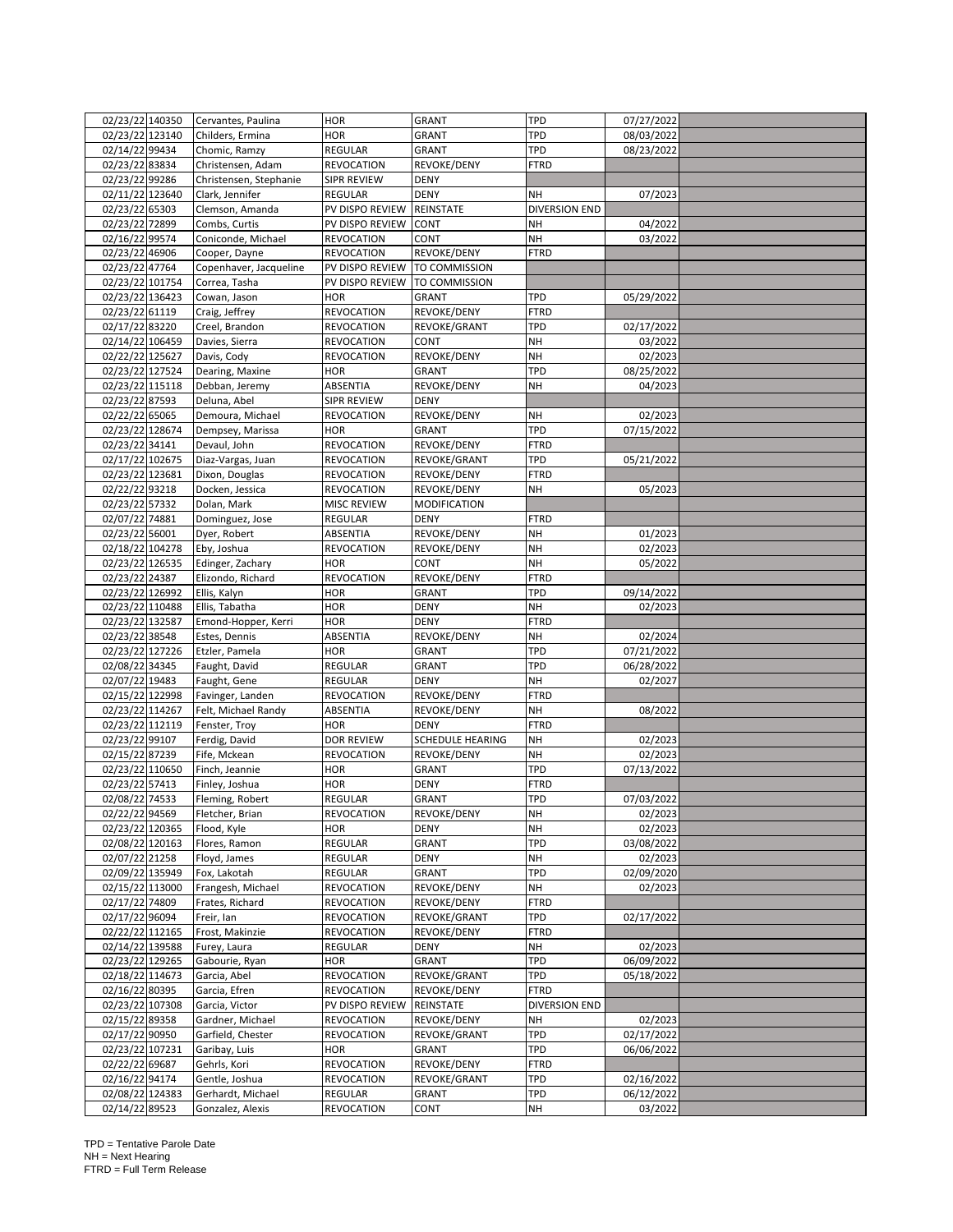| 02/23/22 127244                    | Gonzalez, Alexsandria              | <b>HOR</b>         | <b>DENY</b>                                                      | NΗ                   | 02/2023                  |  |
|------------------------------------|------------------------------------|--------------------|------------------------------------------------------------------|----------------------|--------------------------|--|
| 02/08/22 103231                    | Grace, Richard                     | REGULAR            | <b>GRANT</b>                                                     | TPD                  | 02/08/2022               |  |
| 02/15/22 125820                    | Granados, Willie                   | REVOCATION         | REVOKE/GRANT                                                     | TPD                  | 02/15/2022               |  |
| 02/23/22 51073                     | Grist, Jason                       | ABSENTIA           | REVOKE/DENY                                                      | NΗ                   | 02/2024                  |  |
| 02/10/22 132916                    | Gutierrez, Lisa                    | REGULAR            | <b>DENY</b>                                                      | NΗ                   | 02/2023                  |  |
| 02/08/22 129964                    | Halcom, Howard                     | REGULAR            | <b>DENY</b>                                                      | <b>NH</b>            | 02/2024                  |  |
| 02/22/22 97071                     | Hale, Sean                         | REVOCATION         | <b>REVOKE/DENY</b>                                               | NΗ                   | 02/2023                  |  |
| 02/23/22 96926                     | Halverson, Shannon                 | REVOCATION         | REVOKE/DENY                                                      | <b>FTRD</b>          |                          |  |
| 02/10/22 138502                    | Hamilton, Stacy                    | REGULAR            | GRANT                                                            | TPD                  | 09/20/2022               |  |
| 02/23/22 118374                    | Hancock, Robert                    | HOR                | CONT                                                             | NΗ                   | 08/2022                  |  |
| 02/16/22 87922                     | Harrison, Timothy                  | REVOCATION         | REVOKE/DENY                                                      | <b>NH</b>            | 12/2022                  |  |
| 02/23/22 132696                    | Harvey, Cortney                    | HOR                | <b>DENY</b>                                                      | <b>NH</b>            | 02/2023                  |  |
| 02/23/22 66284                     | Harvey, John                       | HOR                | <b>GRANT</b>                                                     | TPD                  | 06/09/2022               |  |
| 02/07/22 60659                     | Havneros, Ivar                     | REGULAR            | DENY                                                             | <b>FTRD</b>          |                          |  |
| 02/10/22 73643<br>02/09/22 138997  | Heiniger, Hilary<br>Hemerick, Dale | REGULAR<br>REGULAR | <b>DENY</b><br><b>GRANT</b>                                      | NΗ<br>TPD            | 02/2023<br>06/29/2022    |  |
|                                    |                                    |                    |                                                                  |                      |                          |  |
| 02/10/22 130912<br>02/08/22 116193 | Henkel, Jennifer<br>Hensley, John  | REGULAR<br>REGULAR | GRANT<br><b>GRANT</b>                                            | TPD<br>TPD           | 02/10/2022<br>02/08/2022 |  |
| 02/23/22 135883                    | Herbaugh, Kaya                     | HOR                | CONT                                                             | <b>NH</b>            | 05/2022                  |  |
| 02/23/22 110350                    | Herman, Heather                    | HOR                | GRANT                                                            | TPD                  | 08/23/2022               |  |
| 02/23/22 117625                    | Hernandez, Daniel                  | REVOCATION         | REVOKE/DENY                                                      | <b>FTRD</b>          |                          |  |
| 02/23/22 114309                    | Hernandez, William                 | PV DISPO REVIEW    | <b>REINSTATE</b>                                                 | <b>DIVERSION END</b> |                          |  |
| 02/17/22 91635                     | Heward, Larry                      | REVOCATION         | REVOKE/GRANT                                                     | TPD                  | 02/17/2022               |  |
| 02/15/22 87457                     | Hibbard, Randy                     | <b>REVOCATION</b>  | REVOKE/DENY                                                      | FTRD                 |                          |  |
| 02/11/22 125431                    | Hiza, Laila                        | REGULAR            | <b>GRANT</b>                                                     | TPD                  | 02/11/2022               |  |
| 02/07/22 138059                    | Hodges, Billy                      | REGULAR            | GRANT                                                            | TPD                  | 08/17/2022               |  |
| 02/22/22 121274                    | Hoff, Robin                        | REVOCATION         | REVOKE/DENY                                                      | NΗ                   | 02/2023                  |  |
| 02/18/22 128089                    | Hollo, Ken                         | REVOCATION         | REVOKE/GRANT                                                     | TPD                  | 05/16/2022               |  |
| 02/11/22 128239                    | Hoover, Brandon                    | REGULAR            | GRANT                                                            | TPD                  | 02/11/2022               |  |
| 02/23/22 94449                     | Horn, James                        | ABSENTIA           | REVOKE/DENY                                                      | <b>NH</b>            | 08/2022                  |  |
| 02/08/22 75370                     | Hubbard, Christopher               | REGULAR            | GRANT                                                            | TPD                  | 02/27/2022               |  |
| 02/11/22 100201                    | Hubbard, Gregory                   | REGULAR            | GRANT                                                            | TPD                  | 02/11/2022               |  |
| 02/23/22 49843                     | Hughes, Jason                      | PV DISPO REVIEW    | TO COMMISSION                                                    |                      |                          |  |
| 02/08/22 136181                    | Hussein, Osman                     | REGULAR            | <b>GRANT</b>                                                     | <b>TPD</b>           | 06/12/2022               |  |
| 02/23/22 138291                    | Irwin, Ryan                        | HOR                | <b>DENY</b>                                                      | <b>NH</b>            | 08/2023                  |  |
| 02/23/22 110819                    | Jackman, Kylie                     | HOR                | <b>GRANT</b>                                                     | TPD                  | 09/07/2022               |  |
| 02/23/22 70106                     | Jacobs, Jerry                      | HOR                | <b>DENY</b>                                                      | <b>FTRD</b>          |                          |  |
| 02/16/22 112680                    | Jacobson, Jeremy                   | <b>REVOCATION</b>  | REVOKE/DENY                                                      | NH                   | 02/2023                  |  |
| 02/14/22 118660                    | Jeffreys, Emily                    | REVOCATION         | REVOKE/DENY                                                      | <b>FTRD</b>          |                          |  |
| 02/18/22 47705                     | Jenkins, Charles                   | <b>REVOCATION</b>  | REVOKE/DENY                                                      | FTRD                 |                          |  |
| 02/23/22 103877                    | Johnson, Cainen                    | ABSENTIA           | REVOKE/GRANT                                                     | TPD                  | 02/23/2022               |  |
| 02/14/22 107716                    | Jones, Brian                       | REGULAR            | <b>GRANT</b>                                                     | TPD                  | 07/02/2022               |  |
| 02/23/22 53760                     | Jones, Christopher                 | HOR                | <b>DENY</b>                                                      | FTRD                 |                          |  |
| 02/23/22 85449                     | Jones, Jessica                     | HOR                | <b>CONT</b>                                                      | NΗ                   | 05/2022                  |  |
| 02/23/22 64649                     | Juarez, Enrique                    | REVOCATION         | REVOKE/DENY                                                      | <b>FTRD</b>          |                          |  |
| 02/17/22 94288                     | Juracka, Jacob                     | REVOCATION         | REVOKE/DENY                                                      | FTRD                 |                          |  |
| 02/23/22 117891                    | Kelley, Daniel                     | PV DISPO REVIEW    | <b>TO COMMISSION</b>                                             |                      |                          |  |
| 02/23/22 88418                     | Kelly, Jeremy                      | ABSENTIA           | REVOKE/DENY<br>PV DISPO REVIEW REINSTATE/DISCHARGE DIVERSION END | NH                   | 04/2024                  |  |
| 02/23/22 102438<br>02/23/22 123733 | Kelly, Raymond<br>Ker, Tyler       | PV DISPO REVIEW    | REINSTATE                                                        | <b>DIVERSION END</b> |                          |  |
| 02/23/22 84062                     | Kettler, Nicole                    | HOR                | GRANT                                                            | <b>TPD</b>           | 07/02/2022               |  |
| 02/07/22 107788                    | Kirk, James                        | REGULAR            | CONT                                                             | NΗ                   | 04/2022                  |  |
| 02/10/22 127228                    | Kirkham, Mckinzee                  | REGULAR            | <b>GRANT</b>                                                     | <b>TPD</b>           | 08/29/2022               |  |
| 02/23/22 134638                    | Kirsch, Kyle                       | PV DISPO REVIEW    | <b>CONT</b>                                                      | NH                   | 03/2022                  |  |
| 02/23/22 106892                    | Kline, Seth                        | ABSENTIA           | REVOKE/DENY                                                      | NΗ                   | 08/2022                  |  |
| 02/18/22 73177                     | Knox, Robert                       | <b>REVOCATION</b>  | <b>CONT</b>                                                      | NΗ                   | 04/2022                  |  |
| 02/23/22 115313                    | Kootstra, Breeann                  | ABSENTIA           | REVOKE/DENY                                                      | NΗ                   | 01/2023                  |  |
| 02/23/22 134422                    | Krohn, Benjamin                    | HOR                | GRANT                                                            | TPD                  | 09/22/2022               |  |
| 02/17/22 126638                    | Kuhn, Jacob                        | REVOCATION         | REVOKE/DENY                                                      | FTRD                 |                          |  |
| 02/11/22 124958                    | Lakey, Joshua                      | REGULAR            | GRANT                                                            | TPD                  | 02/11/2022               |  |
| 02/09/22 106218                    | Langford, Dustin                   | REGULAR            | DENY                                                             | NH                   | 02/2023                  |  |
| 02/23/22 74800                     | Larson, Kelly                      | PV DISPO REVIEW    | REINSTATE                                                        | DIVERSION END        |                          |  |
| 02/07/22 56481                     | Larson, Scott                      | REGULAR            | <b>GRANT</b>                                                     | TPD                  | 02/07/2022               |  |
| 02/08/22 110433                    | Lasarte, Benjamin                  | REGULAR            | DENY                                                             | <b>FTRD</b>          |                          |  |
| 02/23/22 103223                    | Leary, Daniel                      | HOR                | GRANT                                                            | TPD                  | 05/06/2022               |  |
| 02/08/22 92263                     | Ledford, Luke                      | REGULAR            | <b>DENY</b>                                                      | NH                   | 02/2024                  |  |
| 02/22/22 69699                     | Leseberg, Darlin                   | REVOCATION         | REVOKE/DENY                                                      | NΗ                   | 10/2023                  |  |
| 02/22/22 125703                    | Lindley, Ashley                    | <b>REVOCATION</b>  | REVOKE/GRANT                                                     | TPD                  | 02/22/2022               |  |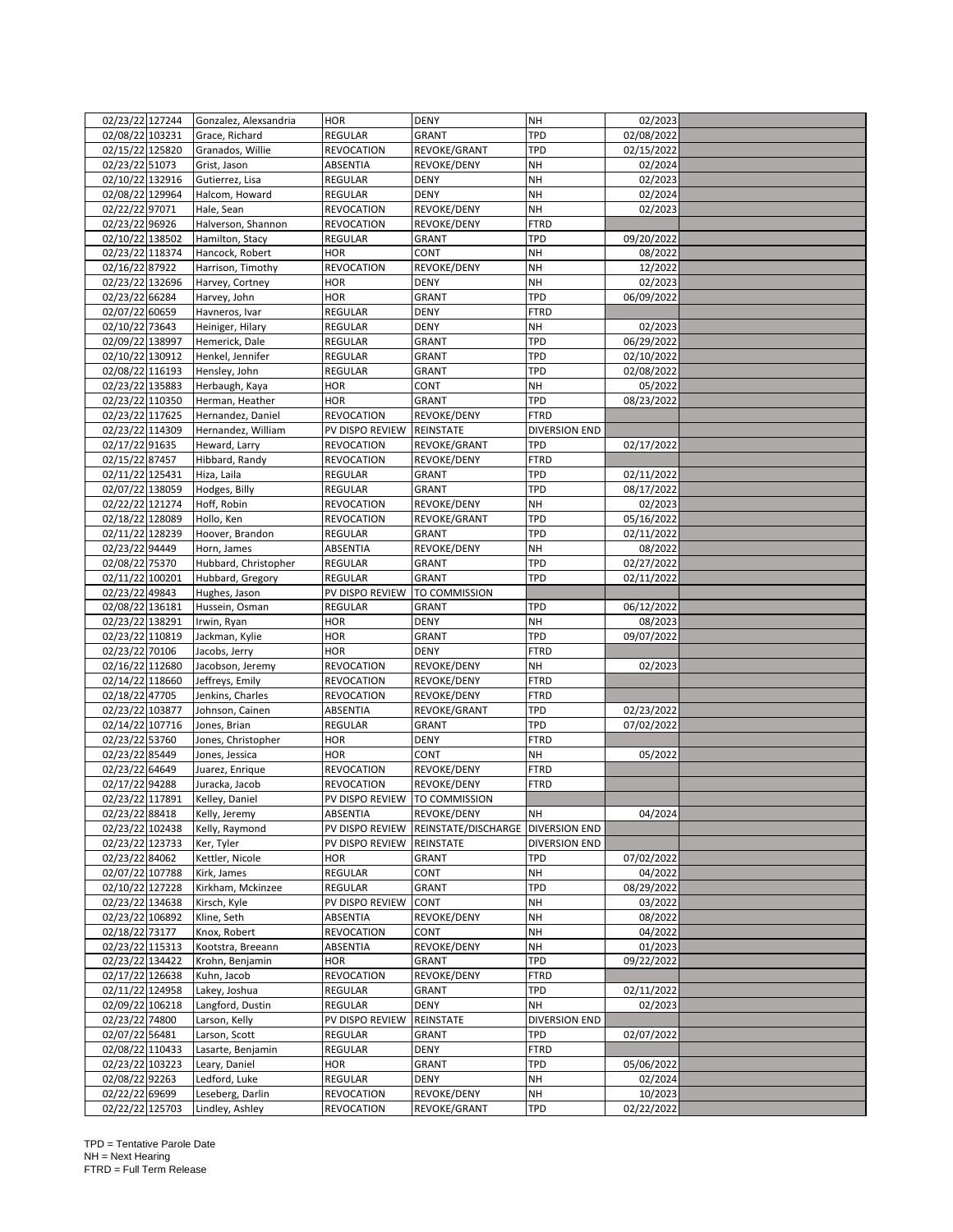| 02/23/22 107322                    | Lockman, Bridgette                     | PV DISPO REVIEW REINSTATE    |                      | <b>DIVERSION END</b> |                       |  |
|------------------------------------|----------------------------------------|------------------------------|----------------------|----------------------|-----------------------|--|
| 02/23/22 100319                    | Loos, Deylen                           | HOR                          | <b>DENY</b>          | NΗ                   | 02/2023               |  |
| 02/23/22 97912                     | Lopez, Francisco                       | SIPR REVIEW                  | <b>DENY</b>          |                      |                       |  |
| 02/16/22 110088                    | Lopez, Frank                           | <b>REVOCATION</b>            | REVOKE/GRANT         | TPD                  | 02/16/2022            |  |
| 02/23/22 83609                     | Luna, Fermin                           | <b>REVOCATION</b>            | REVOKE/DENY          | FTRD                 |                       |  |
| 02/23/22 100635                    | Lupuleasa, Elena                       | HOR                          | <b>GRANT</b>         | TPD                  | 09/26/2022            |  |
| 02/10/22 116226                    | Lusk, Michael                          | REGULAR                      | GRANT                | TPD                  | 06/27/2022            |  |
| 02/23/22 97825                     | Marovich, Charles                      | HOR                          | GRANT                | TPD                  | 06/13/2022            |  |
| 02/18/22 84489                     | Marsh, Jeremiah                        | <b>REVOCATION</b>            | REVOKE/DENY          | NΗ                   | 02/2023               |  |
| 02/09/22 105486                    | Marshall, Michael                      | SIPR HEARING                 | <b>GRANT</b>         | TPD                  | 02/09/2022            |  |
| 02/18/22 60607                     | Martin, Derek                          | <b>REVOCATION</b>            | CONT                 | NH                   | 04/2022               |  |
| 02/23/22 98024                     | Martin, Jakobe                         | <b>MISC REVIEW</b>           | <b>DENY</b>          | FTRD                 |                       |  |
| 02/18/22 33959                     | Martin, Jeffery                        | REVOCATION                   | REVOKE/DENY          | FTRD                 |                       |  |
| 02/23/22 117589<br>02/10/22 120391 | Martin, Jimmy                          | <b>REVOCATION</b><br>REGULAR | REVOKE/DENY          | FTRD<br>TPD          |                       |  |
| 02/18/22 114091                    | Martin, Kamron<br>Martin, Nicholas     | <b>REVOCATION</b>            | <b>GRANT</b><br>CONT | NH                   | 02/10/2022<br>04/2022 |  |
| 02/23/22 19652                     | Martin, Richard                        | MISC REVIEW                  | <b>CONT</b>          | NΗ                   | 03/2022               |  |
| 02/23/22 128417                    | Martinez, John                         | <b>REVOCATION</b>            | REVOKE/DENY          | <b>FTRD</b>          |                       |  |
| 02/14/22 77520                     | Martinez, Savina                       | <b>REVOCATION</b>            | CONT                 | NH                   | 03/2022               |  |
| 02/09/22 138162                    | Mathews, Jimmy                         | REGULAR                      | <b>DENY</b>          | NΗ                   | 02/2023               |  |
| 02/23/22 120541                    | Matthews, Pauline                      | PV DISPO REVIEW              | REINSTATE            | DIVERSION END        |                       |  |
| 02/23/22 119749                    | Maupin, Marcus                         | HOR                          | <b>DENY</b>          | FTRD                 |                       |  |
| 02/08/22 116808                    | Mcauley, Scott                         | REGULAR                      | <b>DENY</b>          | <b>FTRD</b>          |                       |  |
| 02/23/22 124764                    | Mcbride, Katie                         | HOR                          | <b>DENY</b>          | NH                   | 02/2023               |  |
| 02/23/22 26487                     | McCallum, Blake                        | MISC REVIEW                  | SCHEDULE HEARING     | NΗ                   | 02/2023               |  |
| 02/23/22 45414                     | McCarroll, Riley                       | HOR                          | CONT                 | NΗ                   | 05/2022               |  |
| 02/07/22 125882                    | McClain, Dakota                        | REGULAR                      | <b>GRANT</b>         | TPD                  | 02/07/2022            |  |
| 02/09/22 135392                    | McCusker, Michael                      | REGULAR                      | <b>DENY</b>          | NH                   | 02/2024               |  |
| 02/23/22 137555                    | McEntarfer, Dallas                     | HOR                          | <b>DENY</b>          | NΗ                   | 02/2023               |  |
| 02/23/22 116636                    | McMurtrey, Kaden                       | <b>HOR</b>                   | <b>DENY</b>          | <b>NH</b>            | 02/2023               |  |
| 02/11/22 133508                    | McMurtry, Aprillynn                    | REGULAR                      | <b>GRANT</b>         | TPD                  | 08/02/2022            |  |
| 02/16/22 122355                    | McQuillan, Sean                        | REVOCATION                   | REVOKE/GRANT         | TPD                  | 02/16/2022            |  |
| 02/07/22 89245                     | Meader, Dylan                          | REGULAR                      | <b>DENY</b>          | NΗ                   | 02/2023               |  |
| 02/09/22 106733                    | Medina, Marcus                         | REGULAR                      | <b>GRANT</b>         | TPD                  | 02/09/2022            |  |
| 02/23/22 52624                     | Mercado, Bernardino                    | SIPR REVIEW                  | <b>GRANT</b>         | TPD                  | 02/23/2022            |  |
| 02/08/22 125689                    | Mercado, Michael                       | <b>REGULAR</b>               | <b>DENY</b>          | NΗ                   | 02/2024               |  |
| 02/23/22 111352                    | Merrill, Justin                        | ABSENTIA                     | REVOKE/DENY          | NΗ                   | 01/2023               |  |
| 02/17/22 129993                    | Mickelsen, Jared                       | REVOCATION                   | REVOKE/DENY          | NΗ                   | 02/2023               |  |
| 02/23/22 68217                     | Miller, Kathy                          | HOR                          | GRANT                | TPD                  | 07/30/2022            |  |
| 02/23/22 67977                     | Miller, Michael                        | HOR                          | <b>GRANT</b>         | TPD                  | 02/23/2022            |  |
| 02/23/22 52926                     | Miranda, Efren                         | MISC REVIEW                  | <b>DENY</b>          |                      |                       |  |
| 02/10/22 137371                    | Mitchell, Carl                         | REGULAR                      | <b>GRANT</b>         | TPD                  | 05/01/2022            |  |
| 02/14/22 124328<br>02/23/22 69592  | Mitchell, Christina                    | REGULAR                      | <b>DENY</b>          | <b>FTRD</b>          |                       |  |
|                                    | Mitchell, Sarah                        | <b>HOR</b>                   | <b>GRANT</b>         | TPD                  | 02/23/2022            |  |
| 02/23/22 135481                    | Moore, Jennifer                        | HOR<br>HOR                   | <b>DENY</b><br>DENY  | NΗ<br>NΗ             | 02/2023<br>02/2023    |  |
| 02/23/22 131951<br>02/23/22 52422  | Moorehouse, Jeremy<br>Morales, Refugio | HOR                          | <b>GRANT</b>         | TPD                  | 05/30/2022            |  |
| 02/23/22 33270                     | Morgan, Kevin                          | ABSENTIA                     | REVOKE/DENY          | <b>NH</b>            | 08/2022               |  |
| 02/17/22 103169                    | Morgan, Ryan                           | <b>REVOCATION</b>            | REVOKE/DENY          | <b>FTRD</b>          |                       |  |
| 02/23/22 17036                     | Morris, Darrel                         | PV DISPO REVIEW              | <b>TO COMMISSION</b> |                      |                       |  |
| 02/23/22 13247                     | Mortimer, Michael                      | SIPR REVIEW                  | <b>DENY</b>          |                      |                       |  |
| 02/18/22 89084                     | Mouser, Neal                           | REVOCATION                   | REVOKE/DENY          | NΗ                   | 06/2040               |  |
| 02/23/22 114293                    | Mrsic, Sandra                          | PV DISPO REVIEW              | REINSTATE            | DIVERSION END        |                       |  |
| 02/17/22 120359                    | Mullins, Ronald                        | REVOCATION                   | REVOKE/DENY          | FTRD                 |                       |  |
| 02/23/22 80946                     | Munk, Kari                             | HOR                          | GRANT                | TPD                  | 02/23/2022            |  |
| 02/23/22 121156                    | Murphy, Keith                          | SIPR REVIEW                  | SCHEDULE HEARING     | NΗ                   | 08/2022               |  |
| 02/10/22 97552                     | Murray, Bobbie                         | REGULAR                      | <b>DENY</b>          | NH                   | 02/2023               |  |
| 02/22/22 75497                     | Mydland, Tanecia                       | REVOCATION                   | REVOKE/DENY          | FTRD                 |                       |  |
| 02/23/22 115350                    | Nally, Jeffrey                         | HOR                          | <b>DENY</b>          | FTRD                 |                       |  |
| 02/17/22 116957                    | Nance, Darrell                         | REVOCATION                   | REVOKE/DENY          | NH                   | 06/2023               |  |
| 02/23/22 37395                     | Nash, Michael                          | HOR                          | <b>DENY</b>          | <b>FTRD</b>          |                       |  |
| 02/23/22 115720                    | Nebrensky, Elvin                       | SIPR REVIEW                  | <b>DENY</b>          |                      |                       |  |
| 02/11/22 82051                     | Nedeau, Kara                           | REGULAR                      | GRANT                | TPD                  | 08/23/2022            |  |
| 02/18/22 119101                    | Nesler, Robert                         | <b>REVOCATION</b>            | REVOKE/DENY          | NΗ                   | 02/2023               |  |
| 02/15/22 119852                    | Nunez, Steeven                         | REVOCATION                   | REVOKE/DENY          | NΗ                   | 11/2022               |  |
| 02/10/22 124773                    | Ocampo-Garcia, Lorena                  | REGULAR                      | GRANT                | TPD                  | 02/10/2022            |  |
| 02/23/22 76430                     | Ochoa, Tony                            | ABSENTIA                     | REVOKE/DENY          | NΗ                   | 02/2023               |  |
| 02/09/22 59512                     | Ohlig, James                           | REGULAR                      | GRANT                | <b>TPD</b>           | 05/25/2022            |  |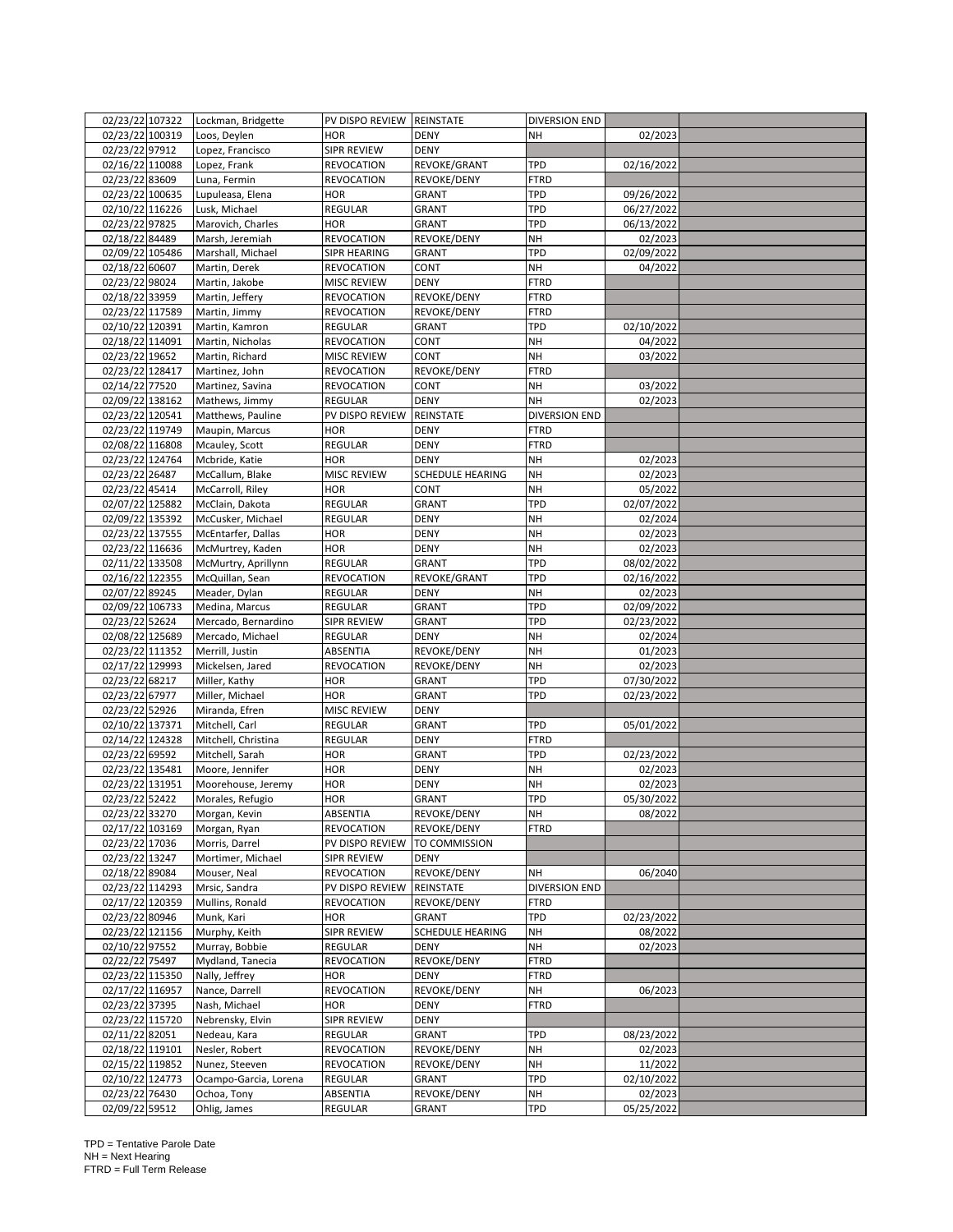| 02/09/22 35661<br>Ostler, Kent<br>REGULAR<br><b>GRANT</b><br>TPD<br>06/08/2022<br>02/23/22 124894<br>Pacheco, Rylan<br><b>REVOCATION</b><br>REVOKE/DENY<br>FTRD<br>02/07/22 42118<br>NΗ<br>02/2023<br>Pardun, Justin<br>REGULAR<br><b>DENY</b><br>TPD<br>02/07/22 112183<br>Paschall, Dylan<br>REGULAR<br>GRANT<br>02/07/2022<br>02/14/22 122990<br>TPD<br>Patlan, Rafael<br>REGULAR<br>GRANT<br>07/31/2022<br><b>NH</b><br>02/23/22 78168<br>08/2022<br>Pen, Joel<br>ABSENTIA<br>REVOKE/DENY<br>02/23/22 123625<br>HOR<br><b>FTRD</b><br>Peone, Kianna<br><b>DENY</b><br>02/23/22 134704<br><b>HOR</b><br><b>GRANT</b><br>TPD<br>Perrine, David<br>07/31/2022<br>02/16/22 97320<br><b>REVOCATION</b><br>REVOKE/DENY<br><b>NH</b><br>Petersen, Tyrel<br>07/2023<br>02/15/22 103579<br><b>NH</b><br>Peterson, Charles<br><b>REVOCATION</b><br>REVOKE/DENY<br>02/2023<br>02/23/22 107886<br><b>NH</b><br>Peyman, Jade<br><b>HOR</b><br><b>DENY</b><br>02/2023<br>02/23/22 75308<br><b>NH</b><br>Phakdymanivong, Johnnie<br>ABSENTIA<br>REVOKE/DENY<br>02/2026<br>02/18/22 78076<br>Phillips, Michael<br><b>REVOCATION</b><br>REVOKE/DENY<br>NΗ<br>02/2023<br>02/23/22 37607<br>SIPR REVIEW<br>Pogue, Jeremy<br><b>DENY</b><br>02/08/22 136058<br><b>GRANT</b><br>TPD<br><b>REGULAR</b><br>06/03/2022<br>Poisel, Andrew<br>02/15/22 117063<br><b>NH</b><br>REVOKE/DENY<br>02/2023<br>Poledna, Nicholas<br><b>REVOCATION</b><br>02/11/22 126827<br>TPD<br>02/11/2022<br>Ponzo, Phillip<br>REGULAR<br><b>GRANT</b><br>02/23/22 15714<br>Potts, Paul<br><b>NH</b><br><b>HOR</b><br>CONT<br>05/2022<br>02/07/22 119790<br>REGULAR<br>CONT<br><b>NH</b><br>04/2022<br>Powell, Jesse<br>02/16/22 118249<br>TPD<br>Provencio, David<br><b>REVOCATION</b><br>REVOKE/GRANT<br>02/16/2022<br>02/23/22 97644<br><b>DOR REVIEW</b><br>NO ACTION TAKEN<br>Prutch, Devin<br>02/23/22 129686<br>TPD<br>Quarrey, Stefan<br><b>HOR</b><br><b>GRANT</b><br>05/08/2022<br>TPD<br>02/23/22 132755<br>Ramirez, Jason<br><b>HOR</b><br><b>GRANT</b><br>06/06/2022<br>TPD<br>02/07/22 76987<br><b>REGULAR</b><br><b>GRANT</b><br>02/07/2022<br>Ramirez, Levi<br>02/15/22 95659<br>TPD<br>02/15/2022<br>Ramsey, Tyrell<br><b>REVOCATION</b><br>REVOKE/GRANT<br>02/09/22 124749<br>Ratliff, Anthony<br>TPD<br>05/05/2022<br><b>REGULAR</b><br><b>GRANT</b><br>02/18/22 98916<br>REVOKE/DENY<br><b>FTRD</b><br>Ray, Andrew<br><b>REVOCATION</b><br>02/11/22 69195<br><b>GRANT</b><br>TPD<br>Raya, Jose<br>REGULAR<br>02/11/2022<br>02/16/22 20829<br>TPD<br><b>REVOCATION</b><br>REVOKE/GRANT<br>02/16/2022<br>Reed, John<br>02/23/22 117012<br>TPD<br>02/23/2022<br>Reese-Misay, Rome<br><b>HOR</b><br>GRANT<br>02/14/22 113785<br><b>GRANT</b><br>TPD<br><b>REGULAR</b><br>05/30/2022<br>Reitsma, Jason<br>02/15/22 76965<br>TPD<br>Renick, Nicholas<br><b>REVOCATION</b><br>REVOKE/GRANT<br>02/15/2022<br>02/09/22 115986<br>TPD<br>Reyes, Joseph<br>REGULAR<br><b>GRANT</b><br>06/12/2022<br>02/23/22 77308<br><b>SCHEDULE HEARING</b><br><b>NH</b><br><b>SIPR REVIEW</b><br>08/2022<br>Rhoades, Dustin<br>02/23/22 18285<br>Richardson, Todd<br>FTRD<br><b>REVOCATION</b><br><b>REVOKE/DENY</b><br>02/17/22 70137<br>TPD<br>Richter, John<br><b>REVOCATION</b><br>REVOKE/GRANT<br>02/17/2022<br>02/23/22 131987<br><b>NH</b><br>Rigby, Laurel<br><b>HOR</b><br><b>DENY</b><br>02/2023<br>02/22/22 91229<br><b>NH</b><br>Ritchie, Brandon<br><b>REVOCATION</b><br>CONT<br>06/2022<br>02/23/22 18428<br><b>NH</b><br>08/2022<br>Rivera, Jessie<br><b>REVOCATION</b><br>REVOKE/DENY<br>02/07/22 124132<br><b>GRANT</b><br>TPD<br>02/07/2022<br>Roche, Steven<br>REGULAR<br>02/22/22 62645<br>TPD<br><b>REVOCATION</b><br>REVOKE/GRANT<br>02/22/2022<br>Rodriguez, Ramon<br>02/11/22 110281<br>Rodriguez-Cindo, Juan<br>TPD<br>REGULAR<br><b>GRANT</b><br>02/11/2022<br>02/07/22 92283<br>TPD<br>Romero, David<br><b>REGULAR</b><br><b>GRANT</b><br>02/07/2022<br>02/23/22 119416<br>TPD<br>Rose, Brody<br>SIPR HEARING<br><b>GRANT</b><br>02/23/2022<br>02/23/22 124685<br>Roy, Nicholas<br><b>REVOCATION</b><br>REVOKE/DENY<br>FTRD<br>02/14/22 111830<br><b>REGULAR</b><br><b>DENY</b><br><b>NH</b><br>02/2023<br>Ruiz, Breezy<br>02/16/22 124700<br>Saenz, Richard<br>REVOCATION<br>REVOKE/DENY<br>FTRD<br>02/23/22 119660<br>REVOKE/DENY<br><b>NH</b><br>08/2022<br>Sagan, Kirsten<br>ABSENTIA<br>02/23/22 124649<br>MISC REVIEW<br><b>MODIFICATION</b><br>Sanchez, Laureen<br>02/23/22 107157<br><b>HOR</b><br><b>GRANT</b><br>TPD<br>05/29/2022<br>Santee, Anthony<br>02/10/22 101115<br>TPD<br>Sarceda, Joseph<br>REGULAR<br>GRANT<br>02/10/2022<br>02/14/22 113802<br>Sarmiento, Sheilah<br>REGULAR<br><b>DENY</b><br>FTRD<br>02/15/22 88078<br><b>REVOCATION</b><br>REVOKE/DENY<br><b>FTRD</b><br>Savage, Brandon<br>02/23/22 116304<br>Savoie, Richard<br><b>REVOCATION</b><br>REVOKE/DENY<br>FTRD<br>02/14/22 120113<br>Schmidt, Carma<br><b>REVOCATION</b><br>REVOKE/DENY<br>FTRD<br>02/08/22 111869<br>Schmidt, Jacob<br>NH<br>02/2023<br>REGULAR<br><b>DENY</b><br>02/23/22 117803<br>Segelson, Aaron<br>HOR<br><b>GRANT</b><br>TPD<br>05/24/2022<br>02/23/22 62718<br>PV DISPO REVIEW<br>Seldon, Wayne<br>TO COMMISSION<br>02/16/22 115867<br>Self, Dillon<br>REVOKE/DENY<br><b>REVOCATION</b><br>NΗ<br>02/2023<br>TPD<br>02/23/22 137150<br>Sexton, Jagger<br><b>HOR</b><br>08/24/2022<br>GRANT<br>TPD<br>02/11/22 72944<br>Sheldon, Katherine<br>REGULAR<br>GRANT<br>02/11/2022<br>02/23/22 134246<br>TPD<br>Sherwood-Hidalgo,<br><b>HOR</b><br><b>GRANT</b><br>06/16/2022<br>02/23/22 123159<br>Silvaz, Andres<br>DOR REVIEW<br><b>SCHEDULE HEARING</b><br>NΗ<br>02/2023<br>02/11/22 114708<br>Sireech, Jared<br>REGULAR<br>TPD<br>06/26/2022<br>GRANT<br>02/23/22 63189<br>TPD<br>06/15/2022<br>Skelton, Richard<br><b>HOR</b><br>GRANT<br>TPD<br>02/09/22 136278<br>Slusher, Brent<br>REGULAR<br><b>GRANT</b><br>05/07/2022<br>02/17/22 76519<br>Smith, Donald<br><b>REVOCATION</b><br>REVOKE/GRANT<br>TPD<br>02/17/2022 | 02/14/22 32236 | Ortega, Richard | REGULAR | <b>DENY</b> | <b>NH</b> | 02/2023 |  |
|-------------------------------------------------------------------------------------------------------------------------------------------------------------------------------------------------------------------------------------------------------------------------------------------------------------------------------------------------------------------------------------------------------------------------------------------------------------------------------------------------------------------------------------------------------------------------------------------------------------------------------------------------------------------------------------------------------------------------------------------------------------------------------------------------------------------------------------------------------------------------------------------------------------------------------------------------------------------------------------------------------------------------------------------------------------------------------------------------------------------------------------------------------------------------------------------------------------------------------------------------------------------------------------------------------------------------------------------------------------------------------------------------------------------------------------------------------------------------------------------------------------------------------------------------------------------------------------------------------------------------------------------------------------------------------------------------------------------------------------------------------------------------------------------------------------------------------------------------------------------------------------------------------------------------------------------------------------------------------------------------------------------------------------------------------------------------------------------------------------------------------------------------------------------------------------------------------------------------------------------------------------------------------------------------------------------------------------------------------------------------------------------------------------------------------------------------------------------------------------------------------------------------------------------------------------------------------------------------------------------------------------------------------------------------------------------------------------------------------------------------------------------------------------------------------------------------------------------------------------------------------------------------------------------------------------------------------------------------------------------------------------------------------------------------------------------------------------------------------------------------------------------------------------------------------------------------------------------------------------------------------------------------------------------------------------------------------------------------------------------------------------------------------------------------------------------------------------------------------------------------------------------------------------------------------------------------------------------------------------------------------------------------------------------------------------------------------------------------------------------------------------------------------------------------------------------------------------------------------------------------------------------------------------------------------------------------------------------------------------------------------------------------------------------------------------------------------------------------------------------------------------------------------------------------------------------------------------------------------------------------------------------------------------------------------------------------------------------------------------------------------------------------------------------------------------------------------------------------------------------------------------------------------------------------------------------------------------------------------------------------------------------------------------------------------------------------------------------------------------------------------------------------------------------------------------------------------------------------------------------------------------------------------------------------------------------------------------------------------------------------------------------------------------------------------------------------------------------------------------------------------------------------------------------------------------------------------------------------------------------------------------------------------------------------------------------------------------------------------------------------------------------------------------------------------------------------------------------------------------------------------------------------------------------------------------------------------------------------------------------------------------------------------------------------------------------------------------------------------------------------------------------------------------------------------------------------------------------------------------------------------------------------------------------------------------------------------------------------------------------------------------------|----------------|-----------------|---------|-------------|-----------|---------|--|
|                                                                                                                                                                                                                                                                                                                                                                                                                                                                                                                                                                                                                                                                                                                                                                                                                                                                                                                                                                                                                                                                                                                                                                                                                                                                                                                                                                                                                                                                                                                                                                                                                                                                                                                                                                                                                                                                                                                                                                                                                                                                                                                                                                                                                                                                                                                                                                                                                                                                                                                                                                                                                                                                                                                                                                                                                                                                                                                                                                                                                                                                                                                                                                                                                                                                                                                                                                                                                                                                                                                                                                                                                                                                                                                                                                                                                                                                                                                                                                                                                                                                                                                                                                                                                                                                                                                                                                                                                                                                                                                                                                                                                                                                                                                                                                                                                                                                                                                                                                                                                                                                                                                                                                                                                                                                                                                                                                                                                                                                                                                                                                                                                                                                                                                                                                                                                                                                                                                                                                                                                   |                |                 |         |             |           |         |  |
|                                                                                                                                                                                                                                                                                                                                                                                                                                                                                                                                                                                                                                                                                                                                                                                                                                                                                                                                                                                                                                                                                                                                                                                                                                                                                                                                                                                                                                                                                                                                                                                                                                                                                                                                                                                                                                                                                                                                                                                                                                                                                                                                                                                                                                                                                                                                                                                                                                                                                                                                                                                                                                                                                                                                                                                                                                                                                                                                                                                                                                                                                                                                                                                                                                                                                                                                                                                                                                                                                                                                                                                                                                                                                                                                                                                                                                                                                                                                                                                                                                                                                                                                                                                                                                                                                                                                                                                                                                                                                                                                                                                                                                                                                                                                                                                                                                                                                                                                                                                                                                                                                                                                                                                                                                                                                                                                                                                                                                                                                                                                                                                                                                                                                                                                                                                                                                                                                                                                                                                                                   |                |                 |         |             |           |         |  |
|                                                                                                                                                                                                                                                                                                                                                                                                                                                                                                                                                                                                                                                                                                                                                                                                                                                                                                                                                                                                                                                                                                                                                                                                                                                                                                                                                                                                                                                                                                                                                                                                                                                                                                                                                                                                                                                                                                                                                                                                                                                                                                                                                                                                                                                                                                                                                                                                                                                                                                                                                                                                                                                                                                                                                                                                                                                                                                                                                                                                                                                                                                                                                                                                                                                                                                                                                                                                                                                                                                                                                                                                                                                                                                                                                                                                                                                                                                                                                                                                                                                                                                                                                                                                                                                                                                                                                                                                                                                                                                                                                                                                                                                                                                                                                                                                                                                                                                                                                                                                                                                                                                                                                                                                                                                                                                                                                                                                                                                                                                                                                                                                                                                                                                                                                                                                                                                                                                                                                                                                                   |                |                 |         |             |           |         |  |
|                                                                                                                                                                                                                                                                                                                                                                                                                                                                                                                                                                                                                                                                                                                                                                                                                                                                                                                                                                                                                                                                                                                                                                                                                                                                                                                                                                                                                                                                                                                                                                                                                                                                                                                                                                                                                                                                                                                                                                                                                                                                                                                                                                                                                                                                                                                                                                                                                                                                                                                                                                                                                                                                                                                                                                                                                                                                                                                                                                                                                                                                                                                                                                                                                                                                                                                                                                                                                                                                                                                                                                                                                                                                                                                                                                                                                                                                                                                                                                                                                                                                                                                                                                                                                                                                                                                                                                                                                                                                                                                                                                                                                                                                                                                                                                                                                                                                                                                                                                                                                                                                                                                                                                                                                                                                                                                                                                                                                                                                                                                                                                                                                                                                                                                                                                                                                                                                                                                                                                                                                   |                |                 |         |             |           |         |  |
|                                                                                                                                                                                                                                                                                                                                                                                                                                                                                                                                                                                                                                                                                                                                                                                                                                                                                                                                                                                                                                                                                                                                                                                                                                                                                                                                                                                                                                                                                                                                                                                                                                                                                                                                                                                                                                                                                                                                                                                                                                                                                                                                                                                                                                                                                                                                                                                                                                                                                                                                                                                                                                                                                                                                                                                                                                                                                                                                                                                                                                                                                                                                                                                                                                                                                                                                                                                                                                                                                                                                                                                                                                                                                                                                                                                                                                                                                                                                                                                                                                                                                                                                                                                                                                                                                                                                                                                                                                                                                                                                                                                                                                                                                                                                                                                                                                                                                                                                                                                                                                                                                                                                                                                                                                                                                                                                                                                                                                                                                                                                                                                                                                                                                                                                                                                                                                                                                                                                                                                                                   |                |                 |         |             |           |         |  |
|                                                                                                                                                                                                                                                                                                                                                                                                                                                                                                                                                                                                                                                                                                                                                                                                                                                                                                                                                                                                                                                                                                                                                                                                                                                                                                                                                                                                                                                                                                                                                                                                                                                                                                                                                                                                                                                                                                                                                                                                                                                                                                                                                                                                                                                                                                                                                                                                                                                                                                                                                                                                                                                                                                                                                                                                                                                                                                                                                                                                                                                                                                                                                                                                                                                                                                                                                                                                                                                                                                                                                                                                                                                                                                                                                                                                                                                                                                                                                                                                                                                                                                                                                                                                                                                                                                                                                                                                                                                                                                                                                                                                                                                                                                                                                                                                                                                                                                                                                                                                                                                                                                                                                                                                                                                                                                                                                                                                                                                                                                                                                                                                                                                                                                                                                                                                                                                                                                                                                                                                                   |                |                 |         |             |           |         |  |
|                                                                                                                                                                                                                                                                                                                                                                                                                                                                                                                                                                                                                                                                                                                                                                                                                                                                                                                                                                                                                                                                                                                                                                                                                                                                                                                                                                                                                                                                                                                                                                                                                                                                                                                                                                                                                                                                                                                                                                                                                                                                                                                                                                                                                                                                                                                                                                                                                                                                                                                                                                                                                                                                                                                                                                                                                                                                                                                                                                                                                                                                                                                                                                                                                                                                                                                                                                                                                                                                                                                                                                                                                                                                                                                                                                                                                                                                                                                                                                                                                                                                                                                                                                                                                                                                                                                                                                                                                                                                                                                                                                                                                                                                                                                                                                                                                                                                                                                                                                                                                                                                                                                                                                                                                                                                                                                                                                                                                                                                                                                                                                                                                                                                                                                                                                                                                                                                                                                                                                                                                   |                |                 |         |             |           |         |  |
|                                                                                                                                                                                                                                                                                                                                                                                                                                                                                                                                                                                                                                                                                                                                                                                                                                                                                                                                                                                                                                                                                                                                                                                                                                                                                                                                                                                                                                                                                                                                                                                                                                                                                                                                                                                                                                                                                                                                                                                                                                                                                                                                                                                                                                                                                                                                                                                                                                                                                                                                                                                                                                                                                                                                                                                                                                                                                                                                                                                                                                                                                                                                                                                                                                                                                                                                                                                                                                                                                                                                                                                                                                                                                                                                                                                                                                                                                                                                                                                                                                                                                                                                                                                                                                                                                                                                                                                                                                                                                                                                                                                                                                                                                                                                                                                                                                                                                                                                                                                                                                                                                                                                                                                                                                                                                                                                                                                                                                                                                                                                                                                                                                                                                                                                                                                                                                                                                                                                                                                                                   |                |                 |         |             |           |         |  |
|                                                                                                                                                                                                                                                                                                                                                                                                                                                                                                                                                                                                                                                                                                                                                                                                                                                                                                                                                                                                                                                                                                                                                                                                                                                                                                                                                                                                                                                                                                                                                                                                                                                                                                                                                                                                                                                                                                                                                                                                                                                                                                                                                                                                                                                                                                                                                                                                                                                                                                                                                                                                                                                                                                                                                                                                                                                                                                                                                                                                                                                                                                                                                                                                                                                                                                                                                                                                                                                                                                                                                                                                                                                                                                                                                                                                                                                                                                                                                                                                                                                                                                                                                                                                                                                                                                                                                                                                                                                                                                                                                                                                                                                                                                                                                                                                                                                                                                                                                                                                                                                                                                                                                                                                                                                                                                                                                                                                                                                                                                                                                                                                                                                                                                                                                                                                                                                                                                                                                                                                                   |                |                 |         |             |           |         |  |
|                                                                                                                                                                                                                                                                                                                                                                                                                                                                                                                                                                                                                                                                                                                                                                                                                                                                                                                                                                                                                                                                                                                                                                                                                                                                                                                                                                                                                                                                                                                                                                                                                                                                                                                                                                                                                                                                                                                                                                                                                                                                                                                                                                                                                                                                                                                                                                                                                                                                                                                                                                                                                                                                                                                                                                                                                                                                                                                                                                                                                                                                                                                                                                                                                                                                                                                                                                                                                                                                                                                                                                                                                                                                                                                                                                                                                                                                                                                                                                                                                                                                                                                                                                                                                                                                                                                                                                                                                                                                                                                                                                                                                                                                                                                                                                                                                                                                                                                                                                                                                                                                                                                                                                                                                                                                                                                                                                                                                                                                                                                                                                                                                                                                                                                                                                                                                                                                                                                                                                                                                   |                |                 |         |             |           |         |  |
|                                                                                                                                                                                                                                                                                                                                                                                                                                                                                                                                                                                                                                                                                                                                                                                                                                                                                                                                                                                                                                                                                                                                                                                                                                                                                                                                                                                                                                                                                                                                                                                                                                                                                                                                                                                                                                                                                                                                                                                                                                                                                                                                                                                                                                                                                                                                                                                                                                                                                                                                                                                                                                                                                                                                                                                                                                                                                                                                                                                                                                                                                                                                                                                                                                                                                                                                                                                                                                                                                                                                                                                                                                                                                                                                                                                                                                                                                                                                                                                                                                                                                                                                                                                                                                                                                                                                                                                                                                                                                                                                                                                                                                                                                                                                                                                                                                                                                                                                                                                                                                                                                                                                                                                                                                                                                                                                                                                                                                                                                                                                                                                                                                                                                                                                                                                                                                                                                                                                                                                                                   |                |                 |         |             |           |         |  |
|                                                                                                                                                                                                                                                                                                                                                                                                                                                                                                                                                                                                                                                                                                                                                                                                                                                                                                                                                                                                                                                                                                                                                                                                                                                                                                                                                                                                                                                                                                                                                                                                                                                                                                                                                                                                                                                                                                                                                                                                                                                                                                                                                                                                                                                                                                                                                                                                                                                                                                                                                                                                                                                                                                                                                                                                                                                                                                                                                                                                                                                                                                                                                                                                                                                                                                                                                                                                                                                                                                                                                                                                                                                                                                                                                                                                                                                                                                                                                                                                                                                                                                                                                                                                                                                                                                                                                                                                                                                                                                                                                                                                                                                                                                                                                                                                                                                                                                                                                                                                                                                                                                                                                                                                                                                                                                                                                                                                                                                                                                                                                                                                                                                                                                                                                                                                                                                                                                                                                                                                                   |                |                 |         |             |           |         |  |
|                                                                                                                                                                                                                                                                                                                                                                                                                                                                                                                                                                                                                                                                                                                                                                                                                                                                                                                                                                                                                                                                                                                                                                                                                                                                                                                                                                                                                                                                                                                                                                                                                                                                                                                                                                                                                                                                                                                                                                                                                                                                                                                                                                                                                                                                                                                                                                                                                                                                                                                                                                                                                                                                                                                                                                                                                                                                                                                                                                                                                                                                                                                                                                                                                                                                                                                                                                                                                                                                                                                                                                                                                                                                                                                                                                                                                                                                                                                                                                                                                                                                                                                                                                                                                                                                                                                                                                                                                                                                                                                                                                                                                                                                                                                                                                                                                                                                                                                                                                                                                                                                                                                                                                                                                                                                                                                                                                                                                                                                                                                                                                                                                                                                                                                                                                                                                                                                                                                                                                                                                   |                |                 |         |             |           |         |  |
|                                                                                                                                                                                                                                                                                                                                                                                                                                                                                                                                                                                                                                                                                                                                                                                                                                                                                                                                                                                                                                                                                                                                                                                                                                                                                                                                                                                                                                                                                                                                                                                                                                                                                                                                                                                                                                                                                                                                                                                                                                                                                                                                                                                                                                                                                                                                                                                                                                                                                                                                                                                                                                                                                                                                                                                                                                                                                                                                                                                                                                                                                                                                                                                                                                                                                                                                                                                                                                                                                                                                                                                                                                                                                                                                                                                                                                                                                                                                                                                                                                                                                                                                                                                                                                                                                                                                                                                                                                                                                                                                                                                                                                                                                                                                                                                                                                                                                                                                                                                                                                                                                                                                                                                                                                                                                                                                                                                                                                                                                                                                                                                                                                                                                                                                                                                                                                                                                                                                                                                                                   |                |                 |         |             |           |         |  |
|                                                                                                                                                                                                                                                                                                                                                                                                                                                                                                                                                                                                                                                                                                                                                                                                                                                                                                                                                                                                                                                                                                                                                                                                                                                                                                                                                                                                                                                                                                                                                                                                                                                                                                                                                                                                                                                                                                                                                                                                                                                                                                                                                                                                                                                                                                                                                                                                                                                                                                                                                                                                                                                                                                                                                                                                                                                                                                                                                                                                                                                                                                                                                                                                                                                                                                                                                                                                                                                                                                                                                                                                                                                                                                                                                                                                                                                                                                                                                                                                                                                                                                                                                                                                                                                                                                                                                                                                                                                                                                                                                                                                                                                                                                                                                                                                                                                                                                                                                                                                                                                                                                                                                                                                                                                                                                                                                                                                                                                                                                                                                                                                                                                                                                                                                                                                                                                                                                                                                                                                                   |                |                 |         |             |           |         |  |
|                                                                                                                                                                                                                                                                                                                                                                                                                                                                                                                                                                                                                                                                                                                                                                                                                                                                                                                                                                                                                                                                                                                                                                                                                                                                                                                                                                                                                                                                                                                                                                                                                                                                                                                                                                                                                                                                                                                                                                                                                                                                                                                                                                                                                                                                                                                                                                                                                                                                                                                                                                                                                                                                                                                                                                                                                                                                                                                                                                                                                                                                                                                                                                                                                                                                                                                                                                                                                                                                                                                                                                                                                                                                                                                                                                                                                                                                                                                                                                                                                                                                                                                                                                                                                                                                                                                                                                                                                                                                                                                                                                                                                                                                                                                                                                                                                                                                                                                                                                                                                                                                                                                                                                                                                                                                                                                                                                                                                                                                                                                                                                                                                                                                                                                                                                                                                                                                                                                                                                                                                   |                |                 |         |             |           |         |  |
|                                                                                                                                                                                                                                                                                                                                                                                                                                                                                                                                                                                                                                                                                                                                                                                                                                                                                                                                                                                                                                                                                                                                                                                                                                                                                                                                                                                                                                                                                                                                                                                                                                                                                                                                                                                                                                                                                                                                                                                                                                                                                                                                                                                                                                                                                                                                                                                                                                                                                                                                                                                                                                                                                                                                                                                                                                                                                                                                                                                                                                                                                                                                                                                                                                                                                                                                                                                                                                                                                                                                                                                                                                                                                                                                                                                                                                                                                                                                                                                                                                                                                                                                                                                                                                                                                                                                                                                                                                                                                                                                                                                                                                                                                                                                                                                                                                                                                                                                                                                                                                                                                                                                                                                                                                                                                                                                                                                                                                                                                                                                                                                                                                                                                                                                                                                                                                                                                                                                                                                                                   |                |                 |         |             |           |         |  |
|                                                                                                                                                                                                                                                                                                                                                                                                                                                                                                                                                                                                                                                                                                                                                                                                                                                                                                                                                                                                                                                                                                                                                                                                                                                                                                                                                                                                                                                                                                                                                                                                                                                                                                                                                                                                                                                                                                                                                                                                                                                                                                                                                                                                                                                                                                                                                                                                                                                                                                                                                                                                                                                                                                                                                                                                                                                                                                                                                                                                                                                                                                                                                                                                                                                                                                                                                                                                                                                                                                                                                                                                                                                                                                                                                                                                                                                                                                                                                                                                                                                                                                                                                                                                                                                                                                                                                                                                                                                                                                                                                                                                                                                                                                                                                                                                                                                                                                                                                                                                                                                                                                                                                                                                                                                                                                                                                                                                                                                                                                                                                                                                                                                                                                                                                                                                                                                                                                                                                                                                                   |                |                 |         |             |           |         |  |
|                                                                                                                                                                                                                                                                                                                                                                                                                                                                                                                                                                                                                                                                                                                                                                                                                                                                                                                                                                                                                                                                                                                                                                                                                                                                                                                                                                                                                                                                                                                                                                                                                                                                                                                                                                                                                                                                                                                                                                                                                                                                                                                                                                                                                                                                                                                                                                                                                                                                                                                                                                                                                                                                                                                                                                                                                                                                                                                                                                                                                                                                                                                                                                                                                                                                                                                                                                                                                                                                                                                                                                                                                                                                                                                                                                                                                                                                                                                                                                                                                                                                                                                                                                                                                                                                                                                                                                                                                                                                                                                                                                                                                                                                                                                                                                                                                                                                                                                                                                                                                                                                                                                                                                                                                                                                                                                                                                                                                                                                                                                                                                                                                                                                                                                                                                                                                                                                                                                                                                                                                   |                |                 |         |             |           |         |  |
|                                                                                                                                                                                                                                                                                                                                                                                                                                                                                                                                                                                                                                                                                                                                                                                                                                                                                                                                                                                                                                                                                                                                                                                                                                                                                                                                                                                                                                                                                                                                                                                                                                                                                                                                                                                                                                                                                                                                                                                                                                                                                                                                                                                                                                                                                                                                                                                                                                                                                                                                                                                                                                                                                                                                                                                                                                                                                                                                                                                                                                                                                                                                                                                                                                                                                                                                                                                                                                                                                                                                                                                                                                                                                                                                                                                                                                                                                                                                                                                                                                                                                                                                                                                                                                                                                                                                                                                                                                                                                                                                                                                                                                                                                                                                                                                                                                                                                                                                                                                                                                                                                                                                                                                                                                                                                                                                                                                                                                                                                                                                                                                                                                                                                                                                                                                                                                                                                                                                                                                                                   |                |                 |         |             |           |         |  |
|                                                                                                                                                                                                                                                                                                                                                                                                                                                                                                                                                                                                                                                                                                                                                                                                                                                                                                                                                                                                                                                                                                                                                                                                                                                                                                                                                                                                                                                                                                                                                                                                                                                                                                                                                                                                                                                                                                                                                                                                                                                                                                                                                                                                                                                                                                                                                                                                                                                                                                                                                                                                                                                                                                                                                                                                                                                                                                                                                                                                                                                                                                                                                                                                                                                                                                                                                                                                                                                                                                                                                                                                                                                                                                                                                                                                                                                                                                                                                                                                                                                                                                                                                                                                                                                                                                                                                                                                                                                                                                                                                                                                                                                                                                                                                                                                                                                                                                                                                                                                                                                                                                                                                                                                                                                                                                                                                                                                                                                                                                                                                                                                                                                                                                                                                                                                                                                                                                                                                                                                                   |                |                 |         |             |           |         |  |
|                                                                                                                                                                                                                                                                                                                                                                                                                                                                                                                                                                                                                                                                                                                                                                                                                                                                                                                                                                                                                                                                                                                                                                                                                                                                                                                                                                                                                                                                                                                                                                                                                                                                                                                                                                                                                                                                                                                                                                                                                                                                                                                                                                                                                                                                                                                                                                                                                                                                                                                                                                                                                                                                                                                                                                                                                                                                                                                                                                                                                                                                                                                                                                                                                                                                                                                                                                                                                                                                                                                                                                                                                                                                                                                                                                                                                                                                                                                                                                                                                                                                                                                                                                                                                                                                                                                                                                                                                                                                                                                                                                                                                                                                                                                                                                                                                                                                                                                                                                                                                                                                                                                                                                                                                                                                                                                                                                                                                                                                                                                                                                                                                                                                                                                                                                                                                                                                                                                                                                                                                   |                |                 |         |             |           |         |  |
|                                                                                                                                                                                                                                                                                                                                                                                                                                                                                                                                                                                                                                                                                                                                                                                                                                                                                                                                                                                                                                                                                                                                                                                                                                                                                                                                                                                                                                                                                                                                                                                                                                                                                                                                                                                                                                                                                                                                                                                                                                                                                                                                                                                                                                                                                                                                                                                                                                                                                                                                                                                                                                                                                                                                                                                                                                                                                                                                                                                                                                                                                                                                                                                                                                                                                                                                                                                                                                                                                                                                                                                                                                                                                                                                                                                                                                                                                                                                                                                                                                                                                                                                                                                                                                                                                                                                                                                                                                                                                                                                                                                                                                                                                                                                                                                                                                                                                                                                                                                                                                                                                                                                                                                                                                                                                                                                                                                                                                                                                                                                                                                                                                                                                                                                                                                                                                                                                                                                                                                                                   |                |                 |         |             |           |         |  |
|                                                                                                                                                                                                                                                                                                                                                                                                                                                                                                                                                                                                                                                                                                                                                                                                                                                                                                                                                                                                                                                                                                                                                                                                                                                                                                                                                                                                                                                                                                                                                                                                                                                                                                                                                                                                                                                                                                                                                                                                                                                                                                                                                                                                                                                                                                                                                                                                                                                                                                                                                                                                                                                                                                                                                                                                                                                                                                                                                                                                                                                                                                                                                                                                                                                                                                                                                                                                                                                                                                                                                                                                                                                                                                                                                                                                                                                                                                                                                                                                                                                                                                                                                                                                                                                                                                                                                                                                                                                                                                                                                                                                                                                                                                                                                                                                                                                                                                                                                                                                                                                                                                                                                                                                                                                                                                                                                                                                                                                                                                                                                                                                                                                                                                                                                                                                                                                                                                                                                                                                                   |                |                 |         |             |           |         |  |
|                                                                                                                                                                                                                                                                                                                                                                                                                                                                                                                                                                                                                                                                                                                                                                                                                                                                                                                                                                                                                                                                                                                                                                                                                                                                                                                                                                                                                                                                                                                                                                                                                                                                                                                                                                                                                                                                                                                                                                                                                                                                                                                                                                                                                                                                                                                                                                                                                                                                                                                                                                                                                                                                                                                                                                                                                                                                                                                                                                                                                                                                                                                                                                                                                                                                                                                                                                                                                                                                                                                                                                                                                                                                                                                                                                                                                                                                                                                                                                                                                                                                                                                                                                                                                                                                                                                                                                                                                                                                                                                                                                                                                                                                                                                                                                                                                                                                                                                                                                                                                                                                                                                                                                                                                                                                                                                                                                                                                                                                                                                                                                                                                                                                                                                                                                                                                                                                                                                                                                                                                   |                |                 |         |             |           |         |  |
|                                                                                                                                                                                                                                                                                                                                                                                                                                                                                                                                                                                                                                                                                                                                                                                                                                                                                                                                                                                                                                                                                                                                                                                                                                                                                                                                                                                                                                                                                                                                                                                                                                                                                                                                                                                                                                                                                                                                                                                                                                                                                                                                                                                                                                                                                                                                                                                                                                                                                                                                                                                                                                                                                                                                                                                                                                                                                                                                                                                                                                                                                                                                                                                                                                                                                                                                                                                                                                                                                                                                                                                                                                                                                                                                                                                                                                                                                                                                                                                                                                                                                                                                                                                                                                                                                                                                                                                                                                                                                                                                                                                                                                                                                                                                                                                                                                                                                                                                                                                                                                                                                                                                                                                                                                                                                                                                                                                                                                                                                                                                                                                                                                                                                                                                                                                                                                                                                                                                                                                                                   |                |                 |         |             |           |         |  |
|                                                                                                                                                                                                                                                                                                                                                                                                                                                                                                                                                                                                                                                                                                                                                                                                                                                                                                                                                                                                                                                                                                                                                                                                                                                                                                                                                                                                                                                                                                                                                                                                                                                                                                                                                                                                                                                                                                                                                                                                                                                                                                                                                                                                                                                                                                                                                                                                                                                                                                                                                                                                                                                                                                                                                                                                                                                                                                                                                                                                                                                                                                                                                                                                                                                                                                                                                                                                                                                                                                                                                                                                                                                                                                                                                                                                                                                                                                                                                                                                                                                                                                                                                                                                                                                                                                                                                                                                                                                                                                                                                                                                                                                                                                                                                                                                                                                                                                                                                                                                                                                                                                                                                                                                                                                                                                                                                                                                                                                                                                                                                                                                                                                                                                                                                                                                                                                                                                                                                                                                                   |                |                 |         |             |           |         |  |
|                                                                                                                                                                                                                                                                                                                                                                                                                                                                                                                                                                                                                                                                                                                                                                                                                                                                                                                                                                                                                                                                                                                                                                                                                                                                                                                                                                                                                                                                                                                                                                                                                                                                                                                                                                                                                                                                                                                                                                                                                                                                                                                                                                                                                                                                                                                                                                                                                                                                                                                                                                                                                                                                                                                                                                                                                                                                                                                                                                                                                                                                                                                                                                                                                                                                                                                                                                                                                                                                                                                                                                                                                                                                                                                                                                                                                                                                                                                                                                                                                                                                                                                                                                                                                                                                                                                                                                                                                                                                                                                                                                                                                                                                                                                                                                                                                                                                                                                                                                                                                                                                                                                                                                                                                                                                                                                                                                                                                                                                                                                                                                                                                                                                                                                                                                                                                                                                                                                                                                                                                   |                |                 |         |             |           |         |  |
|                                                                                                                                                                                                                                                                                                                                                                                                                                                                                                                                                                                                                                                                                                                                                                                                                                                                                                                                                                                                                                                                                                                                                                                                                                                                                                                                                                                                                                                                                                                                                                                                                                                                                                                                                                                                                                                                                                                                                                                                                                                                                                                                                                                                                                                                                                                                                                                                                                                                                                                                                                                                                                                                                                                                                                                                                                                                                                                                                                                                                                                                                                                                                                                                                                                                                                                                                                                                                                                                                                                                                                                                                                                                                                                                                                                                                                                                                                                                                                                                                                                                                                                                                                                                                                                                                                                                                                                                                                                                                                                                                                                                                                                                                                                                                                                                                                                                                                                                                                                                                                                                                                                                                                                                                                                                                                                                                                                                                                                                                                                                                                                                                                                                                                                                                                                                                                                                                                                                                                                                                   |                |                 |         |             |           |         |  |
|                                                                                                                                                                                                                                                                                                                                                                                                                                                                                                                                                                                                                                                                                                                                                                                                                                                                                                                                                                                                                                                                                                                                                                                                                                                                                                                                                                                                                                                                                                                                                                                                                                                                                                                                                                                                                                                                                                                                                                                                                                                                                                                                                                                                                                                                                                                                                                                                                                                                                                                                                                                                                                                                                                                                                                                                                                                                                                                                                                                                                                                                                                                                                                                                                                                                                                                                                                                                                                                                                                                                                                                                                                                                                                                                                                                                                                                                                                                                                                                                                                                                                                                                                                                                                                                                                                                                                                                                                                                                                                                                                                                                                                                                                                                                                                                                                                                                                                                                                                                                                                                                                                                                                                                                                                                                                                                                                                                                                                                                                                                                                                                                                                                                                                                                                                                                                                                                                                                                                                                                                   |                |                 |         |             |           |         |  |
|                                                                                                                                                                                                                                                                                                                                                                                                                                                                                                                                                                                                                                                                                                                                                                                                                                                                                                                                                                                                                                                                                                                                                                                                                                                                                                                                                                                                                                                                                                                                                                                                                                                                                                                                                                                                                                                                                                                                                                                                                                                                                                                                                                                                                                                                                                                                                                                                                                                                                                                                                                                                                                                                                                                                                                                                                                                                                                                                                                                                                                                                                                                                                                                                                                                                                                                                                                                                                                                                                                                                                                                                                                                                                                                                                                                                                                                                                                                                                                                                                                                                                                                                                                                                                                                                                                                                                                                                                                                                                                                                                                                                                                                                                                                                                                                                                                                                                                                                                                                                                                                                                                                                                                                                                                                                                                                                                                                                                                                                                                                                                                                                                                                                                                                                                                                                                                                                                                                                                                                                                   |                |                 |         |             |           |         |  |
|                                                                                                                                                                                                                                                                                                                                                                                                                                                                                                                                                                                                                                                                                                                                                                                                                                                                                                                                                                                                                                                                                                                                                                                                                                                                                                                                                                                                                                                                                                                                                                                                                                                                                                                                                                                                                                                                                                                                                                                                                                                                                                                                                                                                                                                                                                                                                                                                                                                                                                                                                                                                                                                                                                                                                                                                                                                                                                                                                                                                                                                                                                                                                                                                                                                                                                                                                                                                                                                                                                                                                                                                                                                                                                                                                                                                                                                                                                                                                                                                                                                                                                                                                                                                                                                                                                                                                                                                                                                                                                                                                                                                                                                                                                                                                                                                                                                                                                                                                                                                                                                                                                                                                                                                                                                                                                                                                                                                                                                                                                                                                                                                                                                                                                                                                                                                                                                                                                                                                                                                                   |                |                 |         |             |           |         |  |
|                                                                                                                                                                                                                                                                                                                                                                                                                                                                                                                                                                                                                                                                                                                                                                                                                                                                                                                                                                                                                                                                                                                                                                                                                                                                                                                                                                                                                                                                                                                                                                                                                                                                                                                                                                                                                                                                                                                                                                                                                                                                                                                                                                                                                                                                                                                                                                                                                                                                                                                                                                                                                                                                                                                                                                                                                                                                                                                                                                                                                                                                                                                                                                                                                                                                                                                                                                                                                                                                                                                                                                                                                                                                                                                                                                                                                                                                                                                                                                                                                                                                                                                                                                                                                                                                                                                                                                                                                                                                                                                                                                                                                                                                                                                                                                                                                                                                                                                                                                                                                                                                                                                                                                                                                                                                                                                                                                                                                                                                                                                                                                                                                                                                                                                                                                                                                                                                                                                                                                                                                   |                |                 |         |             |           |         |  |
|                                                                                                                                                                                                                                                                                                                                                                                                                                                                                                                                                                                                                                                                                                                                                                                                                                                                                                                                                                                                                                                                                                                                                                                                                                                                                                                                                                                                                                                                                                                                                                                                                                                                                                                                                                                                                                                                                                                                                                                                                                                                                                                                                                                                                                                                                                                                                                                                                                                                                                                                                                                                                                                                                                                                                                                                                                                                                                                                                                                                                                                                                                                                                                                                                                                                                                                                                                                                                                                                                                                                                                                                                                                                                                                                                                                                                                                                                                                                                                                                                                                                                                                                                                                                                                                                                                                                                                                                                                                                                                                                                                                                                                                                                                                                                                                                                                                                                                                                                                                                                                                                                                                                                                                                                                                                                                                                                                                                                                                                                                                                                                                                                                                                                                                                                                                                                                                                                                                                                                                                                   |                |                 |         |             |           |         |  |
|                                                                                                                                                                                                                                                                                                                                                                                                                                                                                                                                                                                                                                                                                                                                                                                                                                                                                                                                                                                                                                                                                                                                                                                                                                                                                                                                                                                                                                                                                                                                                                                                                                                                                                                                                                                                                                                                                                                                                                                                                                                                                                                                                                                                                                                                                                                                                                                                                                                                                                                                                                                                                                                                                                                                                                                                                                                                                                                                                                                                                                                                                                                                                                                                                                                                                                                                                                                                                                                                                                                                                                                                                                                                                                                                                                                                                                                                                                                                                                                                                                                                                                                                                                                                                                                                                                                                                                                                                                                                                                                                                                                                                                                                                                                                                                                                                                                                                                                                                                                                                                                                                                                                                                                                                                                                                                                                                                                                                                                                                                                                                                                                                                                                                                                                                                                                                                                                                                                                                                                                                   |                |                 |         |             |           |         |  |
|                                                                                                                                                                                                                                                                                                                                                                                                                                                                                                                                                                                                                                                                                                                                                                                                                                                                                                                                                                                                                                                                                                                                                                                                                                                                                                                                                                                                                                                                                                                                                                                                                                                                                                                                                                                                                                                                                                                                                                                                                                                                                                                                                                                                                                                                                                                                                                                                                                                                                                                                                                                                                                                                                                                                                                                                                                                                                                                                                                                                                                                                                                                                                                                                                                                                                                                                                                                                                                                                                                                                                                                                                                                                                                                                                                                                                                                                                                                                                                                                                                                                                                                                                                                                                                                                                                                                                                                                                                                                                                                                                                                                                                                                                                                                                                                                                                                                                                                                                                                                                                                                                                                                                                                                                                                                                                                                                                                                                                                                                                                                                                                                                                                                                                                                                                                                                                                                                                                                                                                                                   |                |                 |         |             |           |         |  |
|                                                                                                                                                                                                                                                                                                                                                                                                                                                                                                                                                                                                                                                                                                                                                                                                                                                                                                                                                                                                                                                                                                                                                                                                                                                                                                                                                                                                                                                                                                                                                                                                                                                                                                                                                                                                                                                                                                                                                                                                                                                                                                                                                                                                                                                                                                                                                                                                                                                                                                                                                                                                                                                                                                                                                                                                                                                                                                                                                                                                                                                                                                                                                                                                                                                                                                                                                                                                                                                                                                                                                                                                                                                                                                                                                                                                                                                                                                                                                                                                                                                                                                                                                                                                                                                                                                                                                                                                                                                                                                                                                                                                                                                                                                                                                                                                                                                                                                                                                                                                                                                                                                                                                                                                                                                                                                                                                                                                                                                                                                                                                                                                                                                                                                                                                                                                                                                                                                                                                                                                                   |                |                 |         |             |           |         |  |
|                                                                                                                                                                                                                                                                                                                                                                                                                                                                                                                                                                                                                                                                                                                                                                                                                                                                                                                                                                                                                                                                                                                                                                                                                                                                                                                                                                                                                                                                                                                                                                                                                                                                                                                                                                                                                                                                                                                                                                                                                                                                                                                                                                                                                                                                                                                                                                                                                                                                                                                                                                                                                                                                                                                                                                                                                                                                                                                                                                                                                                                                                                                                                                                                                                                                                                                                                                                                                                                                                                                                                                                                                                                                                                                                                                                                                                                                                                                                                                                                                                                                                                                                                                                                                                                                                                                                                                                                                                                                                                                                                                                                                                                                                                                                                                                                                                                                                                                                                                                                                                                                                                                                                                                                                                                                                                                                                                                                                                                                                                                                                                                                                                                                                                                                                                                                                                                                                                                                                                                                                   |                |                 |         |             |           |         |  |
|                                                                                                                                                                                                                                                                                                                                                                                                                                                                                                                                                                                                                                                                                                                                                                                                                                                                                                                                                                                                                                                                                                                                                                                                                                                                                                                                                                                                                                                                                                                                                                                                                                                                                                                                                                                                                                                                                                                                                                                                                                                                                                                                                                                                                                                                                                                                                                                                                                                                                                                                                                                                                                                                                                                                                                                                                                                                                                                                                                                                                                                                                                                                                                                                                                                                                                                                                                                                                                                                                                                                                                                                                                                                                                                                                                                                                                                                                                                                                                                                                                                                                                                                                                                                                                                                                                                                                                                                                                                                                                                                                                                                                                                                                                                                                                                                                                                                                                                                                                                                                                                                                                                                                                                                                                                                                                                                                                                                                                                                                                                                                                                                                                                                                                                                                                                                                                                                                                                                                                                                                   |                |                 |         |             |           |         |  |
|                                                                                                                                                                                                                                                                                                                                                                                                                                                                                                                                                                                                                                                                                                                                                                                                                                                                                                                                                                                                                                                                                                                                                                                                                                                                                                                                                                                                                                                                                                                                                                                                                                                                                                                                                                                                                                                                                                                                                                                                                                                                                                                                                                                                                                                                                                                                                                                                                                                                                                                                                                                                                                                                                                                                                                                                                                                                                                                                                                                                                                                                                                                                                                                                                                                                                                                                                                                                                                                                                                                                                                                                                                                                                                                                                                                                                                                                                                                                                                                                                                                                                                                                                                                                                                                                                                                                                                                                                                                                                                                                                                                                                                                                                                                                                                                                                                                                                                                                                                                                                                                                                                                                                                                                                                                                                                                                                                                                                                                                                                                                                                                                                                                                                                                                                                                                                                                                                                                                                                                                                   |                |                 |         |             |           |         |  |
|                                                                                                                                                                                                                                                                                                                                                                                                                                                                                                                                                                                                                                                                                                                                                                                                                                                                                                                                                                                                                                                                                                                                                                                                                                                                                                                                                                                                                                                                                                                                                                                                                                                                                                                                                                                                                                                                                                                                                                                                                                                                                                                                                                                                                                                                                                                                                                                                                                                                                                                                                                                                                                                                                                                                                                                                                                                                                                                                                                                                                                                                                                                                                                                                                                                                                                                                                                                                                                                                                                                                                                                                                                                                                                                                                                                                                                                                                                                                                                                                                                                                                                                                                                                                                                                                                                                                                                                                                                                                                                                                                                                                                                                                                                                                                                                                                                                                                                                                                                                                                                                                                                                                                                                                                                                                                                                                                                                                                                                                                                                                                                                                                                                                                                                                                                                                                                                                                                                                                                                                                   |                |                 |         |             |           |         |  |
|                                                                                                                                                                                                                                                                                                                                                                                                                                                                                                                                                                                                                                                                                                                                                                                                                                                                                                                                                                                                                                                                                                                                                                                                                                                                                                                                                                                                                                                                                                                                                                                                                                                                                                                                                                                                                                                                                                                                                                                                                                                                                                                                                                                                                                                                                                                                                                                                                                                                                                                                                                                                                                                                                                                                                                                                                                                                                                                                                                                                                                                                                                                                                                                                                                                                                                                                                                                                                                                                                                                                                                                                                                                                                                                                                                                                                                                                                                                                                                                                                                                                                                                                                                                                                                                                                                                                                                                                                                                                                                                                                                                                                                                                                                                                                                                                                                                                                                                                                                                                                                                                                                                                                                                                                                                                                                                                                                                                                                                                                                                                                                                                                                                                                                                                                                                                                                                                                                                                                                                                                   |                |                 |         |             |           |         |  |
|                                                                                                                                                                                                                                                                                                                                                                                                                                                                                                                                                                                                                                                                                                                                                                                                                                                                                                                                                                                                                                                                                                                                                                                                                                                                                                                                                                                                                                                                                                                                                                                                                                                                                                                                                                                                                                                                                                                                                                                                                                                                                                                                                                                                                                                                                                                                                                                                                                                                                                                                                                                                                                                                                                                                                                                                                                                                                                                                                                                                                                                                                                                                                                                                                                                                                                                                                                                                                                                                                                                                                                                                                                                                                                                                                                                                                                                                                                                                                                                                                                                                                                                                                                                                                                                                                                                                                                                                                                                                                                                                                                                                                                                                                                                                                                                                                                                                                                                                                                                                                                                                                                                                                                                                                                                                                                                                                                                                                                                                                                                                                                                                                                                                                                                                                                                                                                                                                                                                                                                                                   |                |                 |         |             |           |         |  |
|                                                                                                                                                                                                                                                                                                                                                                                                                                                                                                                                                                                                                                                                                                                                                                                                                                                                                                                                                                                                                                                                                                                                                                                                                                                                                                                                                                                                                                                                                                                                                                                                                                                                                                                                                                                                                                                                                                                                                                                                                                                                                                                                                                                                                                                                                                                                                                                                                                                                                                                                                                                                                                                                                                                                                                                                                                                                                                                                                                                                                                                                                                                                                                                                                                                                                                                                                                                                                                                                                                                                                                                                                                                                                                                                                                                                                                                                                                                                                                                                                                                                                                                                                                                                                                                                                                                                                                                                                                                                                                                                                                                                                                                                                                                                                                                                                                                                                                                                                                                                                                                                                                                                                                                                                                                                                                                                                                                                                                                                                                                                                                                                                                                                                                                                                                                                                                                                                                                                                                                                                   |                |                 |         |             |           |         |  |
|                                                                                                                                                                                                                                                                                                                                                                                                                                                                                                                                                                                                                                                                                                                                                                                                                                                                                                                                                                                                                                                                                                                                                                                                                                                                                                                                                                                                                                                                                                                                                                                                                                                                                                                                                                                                                                                                                                                                                                                                                                                                                                                                                                                                                                                                                                                                                                                                                                                                                                                                                                                                                                                                                                                                                                                                                                                                                                                                                                                                                                                                                                                                                                                                                                                                                                                                                                                                                                                                                                                                                                                                                                                                                                                                                                                                                                                                                                                                                                                                                                                                                                                                                                                                                                                                                                                                                                                                                                                                                                                                                                                                                                                                                                                                                                                                                                                                                                                                                                                                                                                                                                                                                                                                                                                                                                                                                                                                                                                                                                                                                                                                                                                                                                                                                                                                                                                                                                                                                                                                                   |                |                 |         |             |           |         |  |
|                                                                                                                                                                                                                                                                                                                                                                                                                                                                                                                                                                                                                                                                                                                                                                                                                                                                                                                                                                                                                                                                                                                                                                                                                                                                                                                                                                                                                                                                                                                                                                                                                                                                                                                                                                                                                                                                                                                                                                                                                                                                                                                                                                                                                                                                                                                                                                                                                                                                                                                                                                                                                                                                                                                                                                                                                                                                                                                                                                                                                                                                                                                                                                                                                                                                                                                                                                                                                                                                                                                                                                                                                                                                                                                                                                                                                                                                                                                                                                                                                                                                                                                                                                                                                                                                                                                                                                                                                                                                                                                                                                                                                                                                                                                                                                                                                                                                                                                                                                                                                                                                                                                                                                                                                                                                                                                                                                                                                                                                                                                                                                                                                                                                                                                                                                                                                                                                                                                                                                                                                   |                |                 |         |             |           |         |  |
|                                                                                                                                                                                                                                                                                                                                                                                                                                                                                                                                                                                                                                                                                                                                                                                                                                                                                                                                                                                                                                                                                                                                                                                                                                                                                                                                                                                                                                                                                                                                                                                                                                                                                                                                                                                                                                                                                                                                                                                                                                                                                                                                                                                                                                                                                                                                                                                                                                                                                                                                                                                                                                                                                                                                                                                                                                                                                                                                                                                                                                                                                                                                                                                                                                                                                                                                                                                                                                                                                                                                                                                                                                                                                                                                                                                                                                                                                                                                                                                                                                                                                                                                                                                                                                                                                                                                                                                                                                                                                                                                                                                                                                                                                                                                                                                                                                                                                                                                                                                                                                                                                                                                                                                                                                                                                                                                                                                                                                                                                                                                                                                                                                                                                                                                                                                                                                                                                                                                                                                                                   |                |                 |         |             |           |         |  |
|                                                                                                                                                                                                                                                                                                                                                                                                                                                                                                                                                                                                                                                                                                                                                                                                                                                                                                                                                                                                                                                                                                                                                                                                                                                                                                                                                                                                                                                                                                                                                                                                                                                                                                                                                                                                                                                                                                                                                                                                                                                                                                                                                                                                                                                                                                                                                                                                                                                                                                                                                                                                                                                                                                                                                                                                                                                                                                                                                                                                                                                                                                                                                                                                                                                                                                                                                                                                                                                                                                                                                                                                                                                                                                                                                                                                                                                                                                                                                                                                                                                                                                                                                                                                                                                                                                                                                                                                                                                                                                                                                                                                                                                                                                                                                                                                                                                                                                                                                                                                                                                                                                                                                                                                                                                                                                                                                                                                                                                                                                                                                                                                                                                                                                                                                                                                                                                                                                                                                                                                                   |                |                 |         |             |           |         |  |
|                                                                                                                                                                                                                                                                                                                                                                                                                                                                                                                                                                                                                                                                                                                                                                                                                                                                                                                                                                                                                                                                                                                                                                                                                                                                                                                                                                                                                                                                                                                                                                                                                                                                                                                                                                                                                                                                                                                                                                                                                                                                                                                                                                                                                                                                                                                                                                                                                                                                                                                                                                                                                                                                                                                                                                                                                                                                                                                                                                                                                                                                                                                                                                                                                                                                                                                                                                                                                                                                                                                                                                                                                                                                                                                                                                                                                                                                                                                                                                                                                                                                                                                                                                                                                                                                                                                                                                                                                                                                                                                                                                                                                                                                                                                                                                                                                                                                                                                                                                                                                                                                                                                                                                                                                                                                                                                                                                                                                                                                                                                                                                                                                                                                                                                                                                                                                                                                                                                                                                                                                   |                |                 |         |             |           |         |  |
|                                                                                                                                                                                                                                                                                                                                                                                                                                                                                                                                                                                                                                                                                                                                                                                                                                                                                                                                                                                                                                                                                                                                                                                                                                                                                                                                                                                                                                                                                                                                                                                                                                                                                                                                                                                                                                                                                                                                                                                                                                                                                                                                                                                                                                                                                                                                                                                                                                                                                                                                                                                                                                                                                                                                                                                                                                                                                                                                                                                                                                                                                                                                                                                                                                                                                                                                                                                                                                                                                                                                                                                                                                                                                                                                                                                                                                                                                                                                                                                                                                                                                                                                                                                                                                                                                                                                                                                                                                                                                                                                                                                                                                                                                                                                                                                                                                                                                                                                                                                                                                                                                                                                                                                                                                                                                                                                                                                                                                                                                                                                                                                                                                                                                                                                                                                                                                                                                                                                                                                                                   |                |                 |         |             |           |         |  |
|                                                                                                                                                                                                                                                                                                                                                                                                                                                                                                                                                                                                                                                                                                                                                                                                                                                                                                                                                                                                                                                                                                                                                                                                                                                                                                                                                                                                                                                                                                                                                                                                                                                                                                                                                                                                                                                                                                                                                                                                                                                                                                                                                                                                                                                                                                                                                                                                                                                                                                                                                                                                                                                                                                                                                                                                                                                                                                                                                                                                                                                                                                                                                                                                                                                                                                                                                                                                                                                                                                                                                                                                                                                                                                                                                                                                                                                                                                                                                                                                                                                                                                                                                                                                                                                                                                                                                                                                                                                                                                                                                                                                                                                                                                                                                                                                                                                                                                                                                                                                                                                                                                                                                                                                                                                                                                                                                                                                                                                                                                                                                                                                                                                                                                                                                                                                                                                                                                                                                                                                                   |                |                 |         |             |           |         |  |
|                                                                                                                                                                                                                                                                                                                                                                                                                                                                                                                                                                                                                                                                                                                                                                                                                                                                                                                                                                                                                                                                                                                                                                                                                                                                                                                                                                                                                                                                                                                                                                                                                                                                                                                                                                                                                                                                                                                                                                                                                                                                                                                                                                                                                                                                                                                                                                                                                                                                                                                                                                                                                                                                                                                                                                                                                                                                                                                                                                                                                                                                                                                                                                                                                                                                                                                                                                                                                                                                                                                                                                                                                                                                                                                                                                                                                                                                                                                                                                                                                                                                                                                                                                                                                                                                                                                                                                                                                                                                                                                                                                                                                                                                                                                                                                                                                                                                                                                                                                                                                                                                                                                                                                                                                                                                                                                                                                                                                                                                                                                                                                                                                                                                                                                                                                                                                                                                                                                                                                                                                   |                |                 |         |             |           |         |  |
|                                                                                                                                                                                                                                                                                                                                                                                                                                                                                                                                                                                                                                                                                                                                                                                                                                                                                                                                                                                                                                                                                                                                                                                                                                                                                                                                                                                                                                                                                                                                                                                                                                                                                                                                                                                                                                                                                                                                                                                                                                                                                                                                                                                                                                                                                                                                                                                                                                                                                                                                                                                                                                                                                                                                                                                                                                                                                                                                                                                                                                                                                                                                                                                                                                                                                                                                                                                                                                                                                                                                                                                                                                                                                                                                                                                                                                                                                                                                                                                                                                                                                                                                                                                                                                                                                                                                                                                                                                                                                                                                                                                                                                                                                                                                                                                                                                                                                                                                                                                                                                                                                                                                                                                                                                                                                                                                                                                                                                                                                                                                                                                                                                                                                                                                                                                                                                                                                                                                                                                                                   |                |                 |         |             |           |         |  |
|                                                                                                                                                                                                                                                                                                                                                                                                                                                                                                                                                                                                                                                                                                                                                                                                                                                                                                                                                                                                                                                                                                                                                                                                                                                                                                                                                                                                                                                                                                                                                                                                                                                                                                                                                                                                                                                                                                                                                                                                                                                                                                                                                                                                                                                                                                                                                                                                                                                                                                                                                                                                                                                                                                                                                                                                                                                                                                                                                                                                                                                                                                                                                                                                                                                                                                                                                                                                                                                                                                                                                                                                                                                                                                                                                                                                                                                                                                                                                                                                                                                                                                                                                                                                                                                                                                                                                                                                                                                                                                                                                                                                                                                                                                                                                                                                                                                                                                                                                                                                                                                                                                                                                                                                                                                                                                                                                                                                                                                                                                                                                                                                                                                                                                                                                                                                                                                                                                                                                                                                                   |                |                 |         |             |           |         |  |
|                                                                                                                                                                                                                                                                                                                                                                                                                                                                                                                                                                                                                                                                                                                                                                                                                                                                                                                                                                                                                                                                                                                                                                                                                                                                                                                                                                                                                                                                                                                                                                                                                                                                                                                                                                                                                                                                                                                                                                                                                                                                                                                                                                                                                                                                                                                                                                                                                                                                                                                                                                                                                                                                                                                                                                                                                                                                                                                                                                                                                                                                                                                                                                                                                                                                                                                                                                                                                                                                                                                                                                                                                                                                                                                                                                                                                                                                                                                                                                                                                                                                                                                                                                                                                                                                                                                                                                                                                                                                                                                                                                                                                                                                                                                                                                                                                                                                                                                                                                                                                                                                                                                                                                                                                                                                                                                                                                                                                                                                                                                                                                                                                                                                                                                                                                                                                                                                                                                                                                                                                   |                |                 |         |             |           |         |  |
|                                                                                                                                                                                                                                                                                                                                                                                                                                                                                                                                                                                                                                                                                                                                                                                                                                                                                                                                                                                                                                                                                                                                                                                                                                                                                                                                                                                                                                                                                                                                                                                                                                                                                                                                                                                                                                                                                                                                                                                                                                                                                                                                                                                                                                                                                                                                                                                                                                                                                                                                                                                                                                                                                                                                                                                                                                                                                                                                                                                                                                                                                                                                                                                                                                                                                                                                                                                                                                                                                                                                                                                                                                                                                                                                                                                                                                                                                                                                                                                                                                                                                                                                                                                                                                                                                                                                                                                                                                                                                                                                                                                                                                                                                                                                                                                                                                                                                                                                                                                                                                                                                                                                                                                                                                                                                                                                                                                                                                                                                                                                                                                                                                                                                                                                                                                                                                                                                                                                                                                                                   |                |                 |         |             |           |         |  |
|                                                                                                                                                                                                                                                                                                                                                                                                                                                                                                                                                                                                                                                                                                                                                                                                                                                                                                                                                                                                                                                                                                                                                                                                                                                                                                                                                                                                                                                                                                                                                                                                                                                                                                                                                                                                                                                                                                                                                                                                                                                                                                                                                                                                                                                                                                                                                                                                                                                                                                                                                                                                                                                                                                                                                                                                                                                                                                                                                                                                                                                                                                                                                                                                                                                                                                                                                                                                                                                                                                                                                                                                                                                                                                                                                                                                                                                                                                                                                                                                                                                                                                                                                                                                                                                                                                                                                                                                                                                                                                                                                                                                                                                                                                                                                                                                                                                                                                                                                                                                                                                                                                                                                                                                                                                                                                                                                                                                                                                                                                                                                                                                                                                                                                                                                                                                                                                                                                                                                                                                                   |                |                 |         |             |           |         |  |
|                                                                                                                                                                                                                                                                                                                                                                                                                                                                                                                                                                                                                                                                                                                                                                                                                                                                                                                                                                                                                                                                                                                                                                                                                                                                                                                                                                                                                                                                                                                                                                                                                                                                                                                                                                                                                                                                                                                                                                                                                                                                                                                                                                                                                                                                                                                                                                                                                                                                                                                                                                                                                                                                                                                                                                                                                                                                                                                                                                                                                                                                                                                                                                                                                                                                                                                                                                                                                                                                                                                                                                                                                                                                                                                                                                                                                                                                                                                                                                                                                                                                                                                                                                                                                                                                                                                                                                                                                                                                                                                                                                                                                                                                                                                                                                                                                                                                                                                                                                                                                                                                                                                                                                                                                                                                                                                                                                                                                                                                                                                                                                                                                                                                                                                                                                                                                                                                                                                                                                                                                   |                |                 |         |             |           |         |  |
|                                                                                                                                                                                                                                                                                                                                                                                                                                                                                                                                                                                                                                                                                                                                                                                                                                                                                                                                                                                                                                                                                                                                                                                                                                                                                                                                                                                                                                                                                                                                                                                                                                                                                                                                                                                                                                                                                                                                                                                                                                                                                                                                                                                                                                                                                                                                                                                                                                                                                                                                                                                                                                                                                                                                                                                                                                                                                                                                                                                                                                                                                                                                                                                                                                                                                                                                                                                                                                                                                                                                                                                                                                                                                                                                                                                                                                                                                                                                                                                                                                                                                                                                                                                                                                                                                                                                                                                                                                                                                                                                                                                                                                                                                                                                                                                                                                                                                                                                                                                                                                                                                                                                                                                                                                                                                                                                                                                                                                                                                                                                                                                                                                                                                                                                                                                                                                                                                                                                                                                                                   |                |                 |         |             |           |         |  |
|                                                                                                                                                                                                                                                                                                                                                                                                                                                                                                                                                                                                                                                                                                                                                                                                                                                                                                                                                                                                                                                                                                                                                                                                                                                                                                                                                                                                                                                                                                                                                                                                                                                                                                                                                                                                                                                                                                                                                                                                                                                                                                                                                                                                                                                                                                                                                                                                                                                                                                                                                                                                                                                                                                                                                                                                                                                                                                                                                                                                                                                                                                                                                                                                                                                                                                                                                                                                                                                                                                                                                                                                                                                                                                                                                                                                                                                                                                                                                                                                                                                                                                                                                                                                                                                                                                                                                                                                                                                                                                                                                                                                                                                                                                                                                                                                                                                                                                                                                                                                                                                                                                                                                                                                                                                                                                                                                                                                                                                                                                                                                                                                                                                                                                                                                                                                                                                                                                                                                                                                                   |                |                 |         |             |           |         |  |
|                                                                                                                                                                                                                                                                                                                                                                                                                                                                                                                                                                                                                                                                                                                                                                                                                                                                                                                                                                                                                                                                                                                                                                                                                                                                                                                                                                                                                                                                                                                                                                                                                                                                                                                                                                                                                                                                                                                                                                                                                                                                                                                                                                                                                                                                                                                                                                                                                                                                                                                                                                                                                                                                                                                                                                                                                                                                                                                                                                                                                                                                                                                                                                                                                                                                                                                                                                                                                                                                                                                                                                                                                                                                                                                                                                                                                                                                                                                                                                                                                                                                                                                                                                                                                                                                                                                                                                                                                                                                                                                                                                                                                                                                                                                                                                                                                                                                                                                                                                                                                                                                                                                                                                                                                                                                                                                                                                                                                                                                                                                                                                                                                                                                                                                                                                                                                                                                                                                                                                                                                   |                |                 |         |             |           |         |  |
|                                                                                                                                                                                                                                                                                                                                                                                                                                                                                                                                                                                                                                                                                                                                                                                                                                                                                                                                                                                                                                                                                                                                                                                                                                                                                                                                                                                                                                                                                                                                                                                                                                                                                                                                                                                                                                                                                                                                                                                                                                                                                                                                                                                                                                                                                                                                                                                                                                                                                                                                                                                                                                                                                                                                                                                                                                                                                                                                                                                                                                                                                                                                                                                                                                                                                                                                                                                                                                                                                                                                                                                                                                                                                                                                                                                                                                                                                                                                                                                                                                                                                                                                                                                                                                                                                                                                                                                                                                                                                                                                                                                                                                                                                                                                                                                                                                                                                                                                                                                                                                                                                                                                                                                                                                                                                                                                                                                                                                                                                                                                                                                                                                                                                                                                                                                                                                                                                                                                                                                                                   |                |                 |         |             |           |         |  |
|                                                                                                                                                                                                                                                                                                                                                                                                                                                                                                                                                                                                                                                                                                                                                                                                                                                                                                                                                                                                                                                                                                                                                                                                                                                                                                                                                                                                                                                                                                                                                                                                                                                                                                                                                                                                                                                                                                                                                                                                                                                                                                                                                                                                                                                                                                                                                                                                                                                                                                                                                                                                                                                                                                                                                                                                                                                                                                                                                                                                                                                                                                                                                                                                                                                                                                                                                                                                                                                                                                                                                                                                                                                                                                                                                                                                                                                                                                                                                                                                                                                                                                                                                                                                                                                                                                                                                                                                                                                                                                                                                                                                                                                                                                                                                                                                                                                                                                                                                                                                                                                                                                                                                                                                                                                                                                                                                                                                                                                                                                                                                                                                                                                                                                                                                                                                                                                                                                                                                                                                                   |                |                 |         |             |           |         |  |
|                                                                                                                                                                                                                                                                                                                                                                                                                                                                                                                                                                                                                                                                                                                                                                                                                                                                                                                                                                                                                                                                                                                                                                                                                                                                                                                                                                                                                                                                                                                                                                                                                                                                                                                                                                                                                                                                                                                                                                                                                                                                                                                                                                                                                                                                                                                                                                                                                                                                                                                                                                                                                                                                                                                                                                                                                                                                                                                                                                                                                                                                                                                                                                                                                                                                                                                                                                                                                                                                                                                                                                                                                                                                                                                                                                                                                                                                                                                                                                                                                                                                                                                                                                                                                                                                                                                                                                                                                                                                                                                                                                                                                                                                                                                                                                                                                                                                                                                                                                                                                                                                                                                                                                                                                                                                                                                                                                                                                                                                                                                                                                                                                                                                                                                                                                                                                                                                                                                                                                                                                   |                |                 |         |             |           |         |  |
|                                                                                                                                                                                                                                                                                                                                                                                                                                                                                                                                                                                                                                                                                                                                                                                                                                                                                                                                                                                                                                                                                                                                                                                                                                                                                                                                                                                                                                                                                                                                                                                                                                                                                                                                                                                                                                                                                                                                                                                                                                                                                                                                                                                                                                                                                                                                                                                                                                                                                                                                                                                                                                                                                                                                                                                                                                                                                                                                                                                                                                                                                                                                                                                                                                                                                                                                                                                                                                                                                                                                                                                                                                                                                                                                                                                                                                                                                                                                                                                                                                                                                                                                                                                                                                                                                                                                                                                                                                                                                                                                                                                                                                                                                                                                                                                                                                                                                                                                                                                                                                                                                                                                                                                                                                                                                                                                                                                                                                                                                                                                                                                                                                                                                                                                                                                                                                                                                                                                                                                                                   |                |                 |         |             |           |         |  |
|                                                                                                                                                                                                                                                                                                                                                                                                                                                                                                                                                                                                                                                                                                                                                                                                                                                                                                                                                                                                                                                                                                                                                                                                                                                                                                                                                                                                                                                                                                                                                                                                                                                                                                                                                                                                                                                                                                                                                                                                                                                                                                                                                                                                                                                                                                                                                                                                                                                                                                                                                                                                                                                                                                                                                                                                                                                                                                                                                                                                                                                                                                                                                                                                                                                                                                                                                                                                                                                                                                                                                                                                                                                                                                                                                                                                                                                                                                                                                                                                                                                                                                                                                                                                                                                                                                                                                                                                                                                                                                                                                                                                                                                                                                                                                                                                                                                                                                                                                                                                                                                                                                                                                                                                                                                                                                                                                                                                                                                                                                                                                                                                                                                                                                                                                                                                                                                                                                                                                                                                                   |                |                 |         |             |           |         |  |
|                                                                                                                                                                                                                                                                                                                                                                                                                                                                                                                                                                                                                                                                                                                                                                                                                                                                                                                                                                                                                                                                                                                                                                                                                                                                                                                                                                                                                                                                                                                                                                                                                                                                                                                                                                                                                                                                                                                                                                                                                                                                                                                                                                                                                                                                                                                                                                                                                                                                                                                                                                                                                                                                                                                                                                                                                                                                                                                                                                                                                                                                                                                                                                                                                                                                                                                                                                                                                                                                                                                                                                                                                                                                                                                                                                                                                                                                                                                                                                                                                                                                                                                                                                                                                                                                                                                                                                                                                                                                                                                                                                                                                                                                                                                                                                                                                                                                                                                                                                                                                                                                                                                                                                                                                                                                                                                                                                                                                                                                                                                                                                                                                                                                                                                                                                                                                                                                                                                                                                                                                   |                |                 |         |             |           |         |  |
|                                                                                                                                                                                                                                                                                                                                                                                                                                                                                                                                                                                                                                                                                                                                                                                                                                                                                                                                                                                                                                                                                                                                                                                                                                                                                                                                                                                                                                                                                                                                                                                                                                                                                                                                                                                                                                                                                                                                                                                                                                                                                                                                                                                                                                                                                                                                                                                                                                                                                                                                                                                                                                                                                                                                                                                                                                                                                                                                                                                                                                                                                                                                                                                                                                                                                                                                                                                                                                                                                                                                                                                                                                                                                                                                                                                                                                                                                                                                                                                                                                                                                                                                                                                                                                                                                                                                                                                                                                                                                                                                                                                                                                                                                                                                                                                                                                                                                                                                                                                                                                                                                                                                                                                                                                                                                                                                                                                                                                                                                                                                                                                                                                                                                                                                                                                                                                                                                                                                                                                                                   |                |                 |         |             |           |         |  |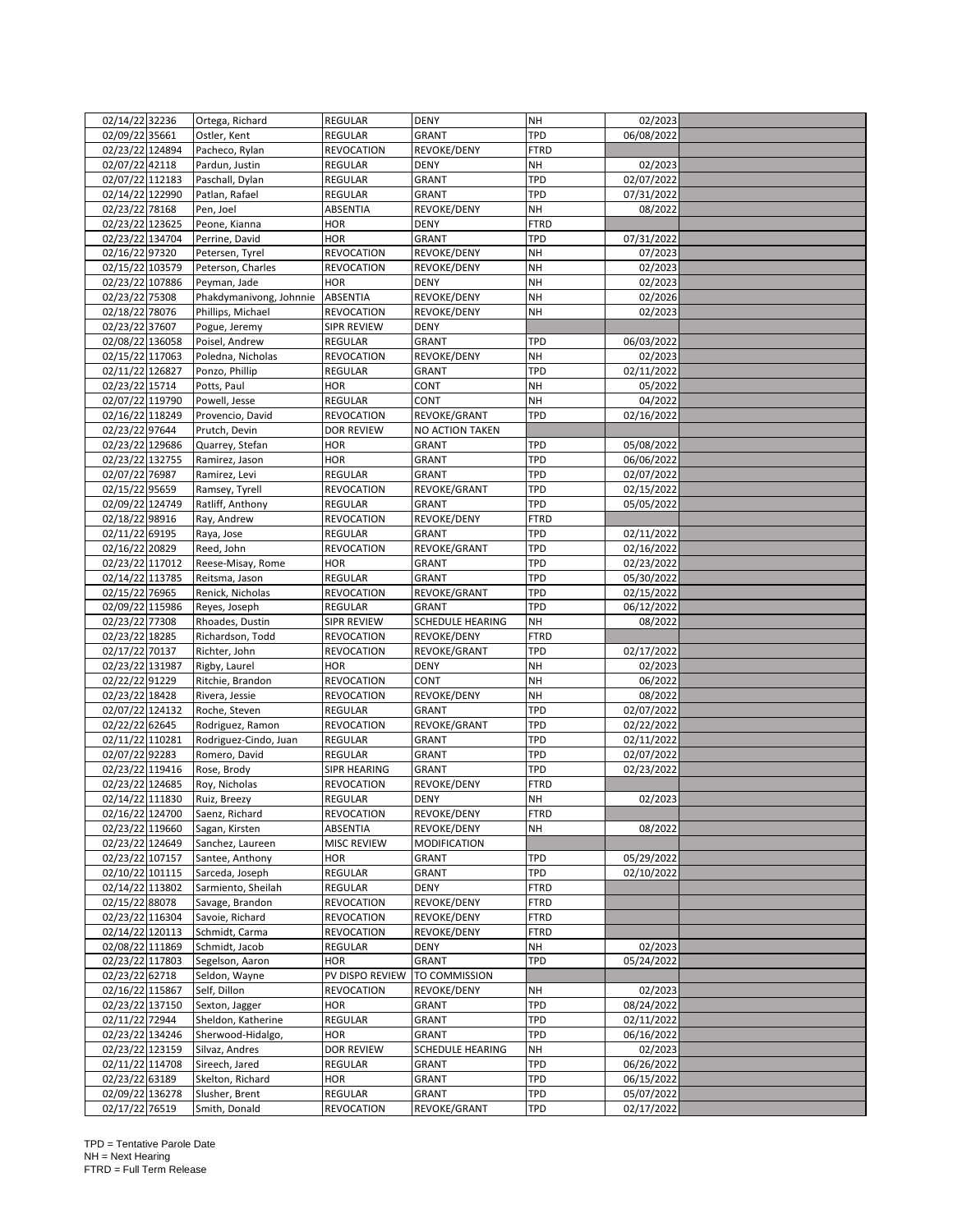| 02/09/22 50375                     | Soltyshak, Robert                   | REGULAR            | <b>GRANT</b>                | TPD           | 02/09/2022 |  |
|------------------------------------|-------------------------------------|--------------------|-----------------------------|---------------|------------|--|
| 02/10/22 75119                     | Sorensen, Neal                      | REGULAR            | GRANT                       | TPD           | 02/10/2022 |  |
| 02/11/22 110989                    | Spears, Joseph                      | REGULAR            | GRANT                       | TPD           | 02/11/2022 |  |
| 02/16/22 118192                    | Sperl, Jake                         | <b>REVOCATION</b>  | REVOKE/DENY                 | <b>FTRD</b>   |            |  |
| 02/23/22 106977                    | St Onge, Elijah                     | SIPR REVIEW        | <b>SCHEDULE HEARING</b>     | NΗ            | 01/2023    |  |
| 02/23/22 51101                     | Stacy, Fred                         | SIPR REVIEW        | <b>DENY</b>                 |               |            |  |
| 02/23/22 111838                    | Stankiewicz, Rebecca                | PV DISPO REVIEW    | TO COMMISSION               |               |            |  |
| 02/23/22 88901                     | Starnes, Kelly                      | <b>HOR</b>         | <b>DENY</b>                 | NΗ            | 02/2023    |  |
| 02/16/22 100928                    | Stephenson, David                   | <b>REVOCATION</b>  | REVOKE/DENY                 | NH            | 12/2022    |  |
| 02/23/22 120370                    | Stevens, Tyler                      | <b>HOR</b>         | CONT                        | <b>NH</b>     | 05/2022    |  |
| 02/15/22 106234                    | Stewart, Bryant                     | <b>REVOCATION</b>  | REVOKE/DENY                 | <b>NH</b>     | 02/2023    |  |
| 02/23/22 115184                    | Stiles, Hayley                      | <b>HOR</b>         | <b>DENY</b>                 | <b>NH</b>     | 02/2023    |  |
| 02/14/22 122815                    |                                     | <b>REVOCATION</b>  | REVOKE/DENY                 | <b>NH</b>     | 02/2024    |  |
| 02/23/22 127262                    | Stoops, Destiny<br>Stowers, Rebecca |                    |                             | <b>NH</b>     |            |  |
|                                    |                                     | <b>DOR REVIEW</b>  | <b>SCHEDULE HEARING</b>     |               | 08/2022    |  |
| 02/23/22 104772<br>02/16/22 110131 | Straley, Michael                    | <b>MISC REVIEW</b> | <b>DENY</b><br>REVOKE/GRANT | FTRD<br>TPD   |            |  |
|                                    | Straw, Bryan                        | <b>REVOCATION</b>  |                             |               | 02/16/2022 |  |
| 02/18/22 134419                    | Streit, Ricky                       | <b>REVOCATION</b>  | REVOKE/DENY                 | NΗ            | 02/2023    |  |
| 02/10/22 109102                    | Strout, Sara                        | <b>REGULAR</b>     | <b>DENY</b>                 | NΗ            | 08/2023    |  |
| 02/23/22 138803                    | Sullins, Kylie                      | <b>HOR</b>         | <b>DENY</b>                 | <b>FTRD</b>   |            |  |
| 02/23/22 20205                     | Summers, Kim                        | PV DISPO REVIEW    | REINSTATE                   | DIVERSION END |            |  |
| 02/07/22 137543                    | Syme, Kevin                         | REGULAR            | <b>GRANT</b>                | TPD           | 06/24/2022 |  |
| 02/23/22 62590                     | Taylor, Robert                      | SIPR REVIEW        | <b>DENY</b>                 |               |            |  |
| 02/23/22 85586                     | Taylor, Tyler                       | <b>HOR</b>         | <b>DENY</b>                 | <b>FTRD</b>   |            |  |
| 02/23/22 101316                    | Teton, June                         | <b>HOR</b>         | <b>GRANT</b>                | TPD           | 08/15/2022 |  |
| 02/16/22 96326                     | Thomas, Bradley                     | <b>REVOCATION</b>  | CONT                        | <b>NH</b>     | 05/2022    |  |
| 02/22/22 123019                    | Thomas, Erik                        | <b>REVOCATION</b>  | REVOKE/DENY                 | <b>NH</b>     | 02/2023    |  |
| 02/11/22 132338                    | Thompson, Christopher               | <b>REGULAR</b>     | <b>DENY</b>                 | NΗ            | 02/2023    |  |
| 02/11/22 98778                     | Thomsen, Jonathan                   | REGULAR            | GRANT                       | TPD           | 02/11/2022 |  |
| 02/23/22 131844                    | Tinney, Jeremie                     | <b>REVOCATION</b>  | REVOKE/DENY                 | <b>FTRD</b>   |            |  |
| 02/09/22 74683                     | Tipton, John                        | REGULAR            | <b>GRANT</b>                | TPD           | 08/18/2022 |  |
| 02/18/22 117382                    | Torres, Marco                       | <b>REVOCATION</b>  | REVOKE/DENY                 | <b>NH</b>     | 02/2023    |  |
| 02/16/22 116607                    | Trachimowicz, Alexander             | <b>REVOCATION</b>  | REVOKE/DENY                 | <b>NH</b>     | 08/2024    |  |
| 02/23/22 61338                     | Trent, Joshua                       | <b>MISC REVIEW</b> | <b>MODIFICATION</b>         |               |            |  |
| 02/17/22 112665                    | Trevino, Jaime                      | <b>REVOCATION</b>  | REVOKE/DENY                 | FTRD          |            |  |
| 02/10/22 60698                     | Trevino, Pete                       | <b>REGULAR</b>     | <b>GRANT</b>                | TPD           | 05/04/2022 |  |
| 02/14/22 114550                    | Trimble, Kimberly                   | <b>REVOCATION</b>  | CONT                        | <b>NH</b>     | 03/2022    |  |
| 02/23/22 140094                    | Trunnell, Robert                    | <b>HOR</b>         | <b>GRANT</b>                | TPD           | 07/11/2022 |  |
| 02/14/22 65117                     | Tuite, Jessie                       | REGULAR            | <b>DENY</b>                 | <b>NH</b>     | 02/2023    |  |
| 02/23/22 96044                     | Tuttle, Ernest                      | MISC REVIEW        | <b>SCHEDULE HEARING</b>     | NH            | 09/2022    |  |
| 02/17/22 49299                     | Tuttle, Ted                         | <b>REVOCATION</b>  | REVOKE/DENY                 | NΗ            | 10/2022    |  |
| 02/23/22 111732                    | Tvrdy, Justin                       | HOR                | <b>GRANT</b>                | TPD           | 06/03/2022 |  |
| 02/08/22 126674                    | Ulloa, Ricardo                      | REGULAR            | <b>GRANT</b>                | TPD           | 02/08/2022 |  |
| 02/23/22 102638                    | Utt, Dylan                          | <b>REVOCATION</b>  | REVOKE/DENY                 | FTRD          |            |  |
| 02/10/22 138985                    | Valdez, Shaynah                     | REGULAR            | <b>DENY</b>                 | <b>NH</b>     | 08/2023    |  |
| 02/15/22 102520                    | Valencia, Robert                    | <b>REVOCATION</b>  | REVOKE/DENY                 | NΗ            | 02/2024    |  |
| 02/23/22 91548                     | Vargas, Tanya                       | HOR                | <b>GRANT</b>                | TPD           | 02/23/2022 |  |
| 02/23/22 138223                    | Veres, Nicole                       | <b>HOR</b>         | <b>DENY</b>                 | NΗ            | 08/2023    |  |
|                                    |                                     |                    |                             |               |            |  |
| 02/11/22 131912                    | Verity, Courtni                     | REGULAR            | DENY                        | <b>NH</b>     | 02/2023    |  |
| 02/23/22 107056<br>02/16/22 104522 | Vigil, Tobias                       | <b>HOR</b>         | <b>GRANT</b>                | TPD           | 07/24/2022 |  |
|                                    | Walsh, Terrence                     | <b>REVOCATION</b>  | REVOKE/GRANT                | TPD           | 02/16/2022 |  |
| 02/23/22 58290                     | Walter, Gary                        | <b>HOR</b>         | <b>DENY</b>                 | FTRD          |            |  |
| 02/18/22 77623                     | Walters, Wiliam                     | <b>REVOCATION</b>  | REVOKE/GRANT                | TPD           | 02/18/2022 |  |
| 02/15/22 62873                     | Wangsgard, Andrew                   | <b>REVOCATION</b>  | REVOKE/DENY                 | NΗ            | 02/2023    |  |
| 02/11/22 75187                     | Wasia, Julie                        | REGULAR            | <b>GRANT</b>                | TPD           | 08/09/2022 |  |
| 02/23/22 125430                    | Watson, Cameron                     | HOR                | <b>DENY</b>                 | NΗ            | 08/2023    |  |
| 02/23/22 134299                    | Watson, Lori                        | <b>HOR</b>         | <b>DENY</b>                 | <b>NH</b>     | 02/2023    |  |
| 02/17/22 101080                    | Webb, Justin                        | <b>REVOCATION</b>  | REVOKE/GRANT                | TPD           | 02/17/2022 |  |
| 02/23/22 17799                     | Webb, Lonny                         | ABSENTIA           | REVOKE/DENY                 | NΗ            | 05/2024    |  |
| 02/23/22 57257                     | Weeks, Laford                       | PV DISPO REVIEW    | REINSTATE                   | DIVERSION END |            |  |
| 02/14/22 135562                    | Weeks, Shawna                       | REGULAR            | <b>GRANT</b>                | TPD           | 08/02/2022 |  |
| 02/23/22 107750                    | Welch, Nicole                       | ABSENTIA           | REVOKE/DENY                 | <b>NH</b>     | 02/2024    |  |
| 02/09/22 135610                    | Welty, Bret                         | REGULAR            | <b>GRANT</b>                | TPD           | 08/14/2022 |  |
| 02/23/22 71638                     | Wenee, Kimberly                     | <b>HOR</b>         | GRANT                       | TPD           | 06/14/2022 |  |
| 02/22/22 91112                     | Werley, Jamie                       | <b>REVOCATION</b>  | REVOKE/DENY                 | NΗ            | 02/2023    |  |
| 02/07/22 104802                    | West, Jonier                        | REGULAR            | <b>DENY</b>                 | <b>NH</b>     | 02/2023    |  |
| 02/23/22 32985                     | Westlake, Cody                      | PV DISPO REVIEW    | TO COMMISSION               |               |            |  |
| 02/23/22 140041                    | Whallon, Myranda                    | <b>HOR</b>         | <b>GRANT</b>                | TPD           | 07/11/2022 |  |
| 02/09/22 133444                    | Wheeler, Lucas                      | REGULAR            | <b>GRANT</b>                | TPD           | 09/21/2022 |  |
|                                    |                                     |                    |                             |               |            |  |